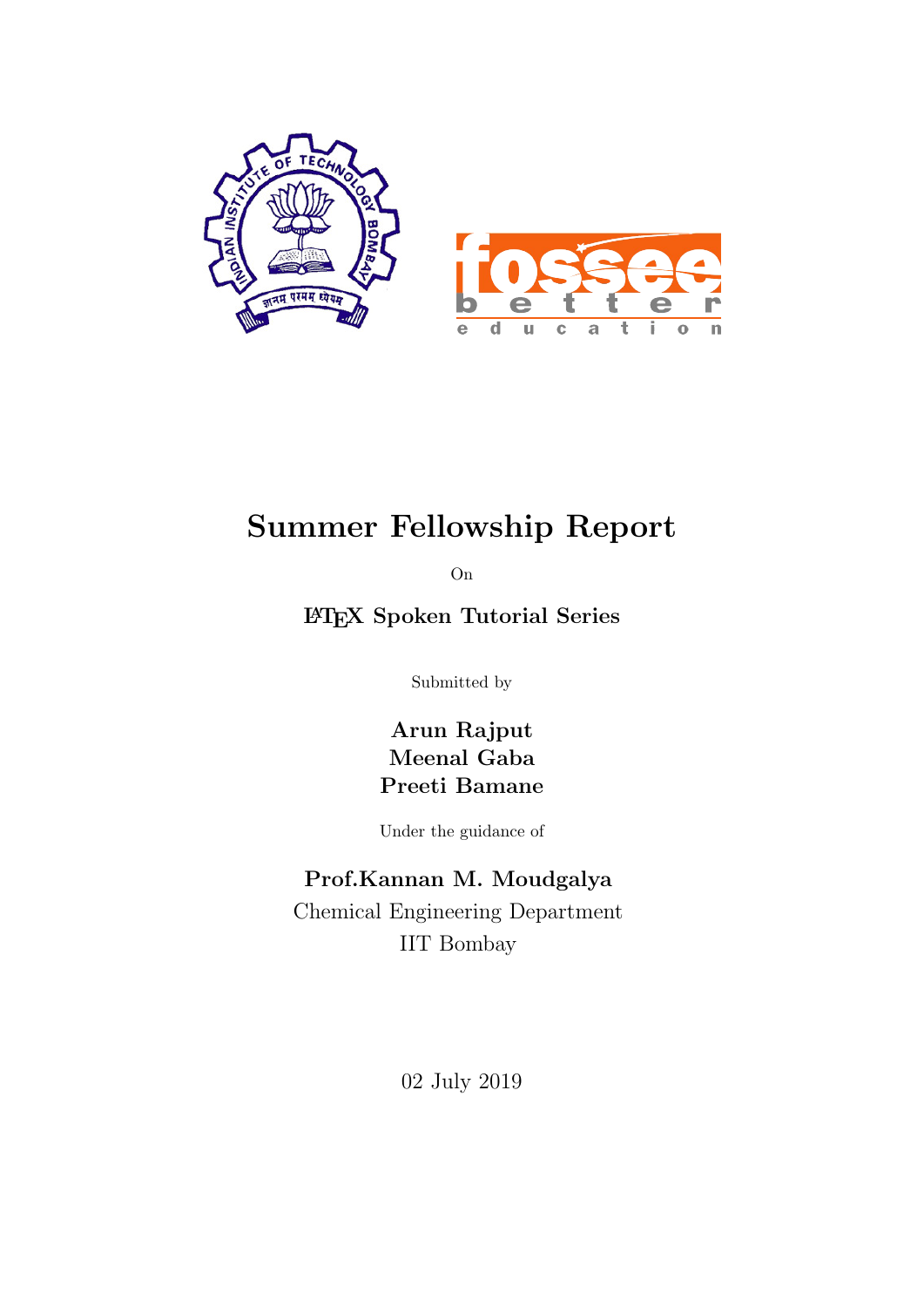# Acknowledgment

We are extremely thankful to **Prof.** Kannan Moudgalya for guiding and motivating us throughout the FOSSEE fellowship programme to work with FOSS (free and open source softwares), who inspite of being extraordinarily busy with his duties, took time to hear, guide and keep us on the correct path. We express our warm thanks to Mrs. Nancy Varkey for selecting us to be a part of the Spoken Tutorial Project and guiding us throughout the project without whom we would not be able to contribute to this project. We are extremely grateful to our mentors Mrs. Firuza Aibara and Mr.Nagesh Karmali for their immense support, dedication and giving us a broader picture of the whole scenario. We are also greateful to Mrs. Usha Vishwanathan for the utmost hospitality to the fellows and structured oraganisation of the fellowship. Lastly, we extend our warm gratiutude to the managers and staff of FOSSEE for their co-operation and assistance.

Sincerely, Arun Rajput Meenal Gaba Preeti Bamane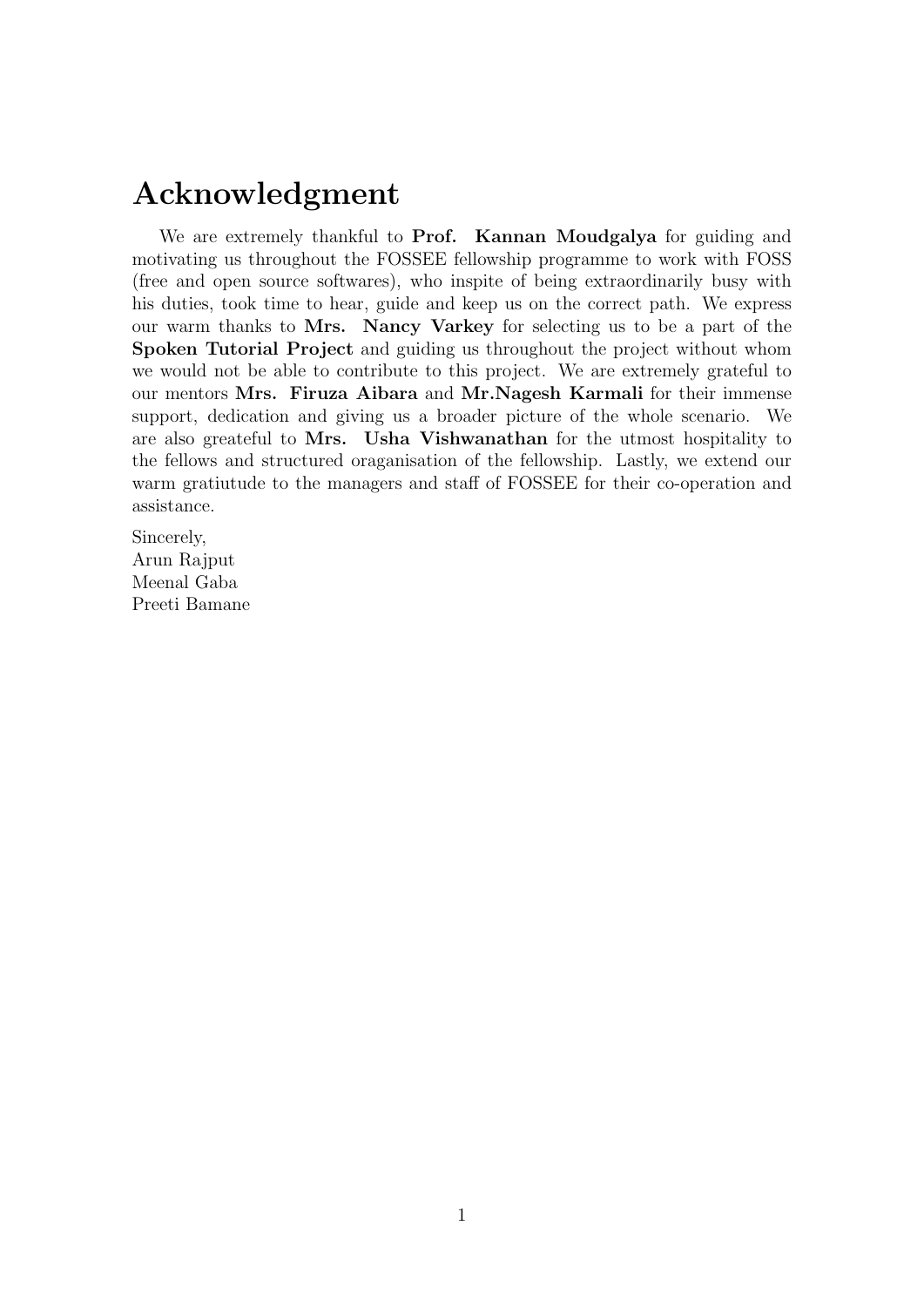# **Contents**

| $\mathbf{1}$   |         | <b>Spoken Tutorial</b><br>$\bf{5}$                                                                           |
|----------------|---------|--------------------------------------------------------------------------------------------------------------|
|                | 1.1     | $\overline{5}$<br>Purpose and Motto                                                                          |
|                | 1.2     | $\overline{5}$                                                                                               |
|                |         | $\mathbf 5$<br>Script Creation Process for Spoken Tutorials<br>1.2.1                                         |
|                |         | $\overline{5}$<br>Objective $\ldots \ldots \ldots \ldots \ldots \ldots \ldots \ldots \ldots \ldots$<br>1.2.2 |
| $\bf{2}$       |         | $\overline{7}$<br>Indic Language Typesetting                                                                 |
|                | 2.1     | $\overline{7}$                                                                                               |
|                | 2.2     | $8\,$                                                                                                        |
|                | 2.3     | 9                                                                                                            |
|                |         | Nirmala UI font Installation in Ubuntu<br>9<br>2.3.1                                                         |
|                |         | 2.3.2<br>10                                                                                                  |
|                | 2.4     | 11                                                                                                           |
|                |         | 2.4.1<br>11                                                                                                  |
|                |         | 2.4.2<br>11                                                                                                  |
|                |         | 2.4.3<br>11                                                                                                  |
|                |         | LAT <sub>F</sub> X Code with Nirmala UI font<br>2.4.4<br>11                                                  |
|                |         | LAT <sub>F</sub> X Code with Multiple fonts<br>13<br>2.4.5                                                   |
|                | $2.5\,$ | Spoken Tutorial Indic language Typesetting Scripts<br>15                                                     |
| 3              |         | Macros, newcommands and newenvironments<br>16                                                                |
|                | 3.1     | 16<br>Commands                                                                                               |
|                | 3.2     | Defining a new command $\ldots \ldots \ldots \ldots \ldots \ldots \ldots \ldots \ldots$<br>16                |
|                | 3.3     | 16                                                                                                           |
|                |         |                                                                                                              |
| $\overline{4}$ |         | Style file<br>17                                                                                             |
|                | 4.1     | 17                                                                                                           |
|                | 4.2     | 18                                                                                                           |
|                | 4.3     | 19                                                                                                           |
| $\overline{5}$ |         | <b>Beamer Themes and Animation</b><br>20                                                                     |
|                | 5.1     | 20                                                                                                           |
|                | 5.2     | Animations<br>20                                                                                             |
|                | 5.3     | LAT <sub>F</sub> X Code for Beamer Theme and Animation:<br>21                                                |
|                | 5.4     | Spoken Tutorial Beamer theme and Animation Script<br>24                                                      |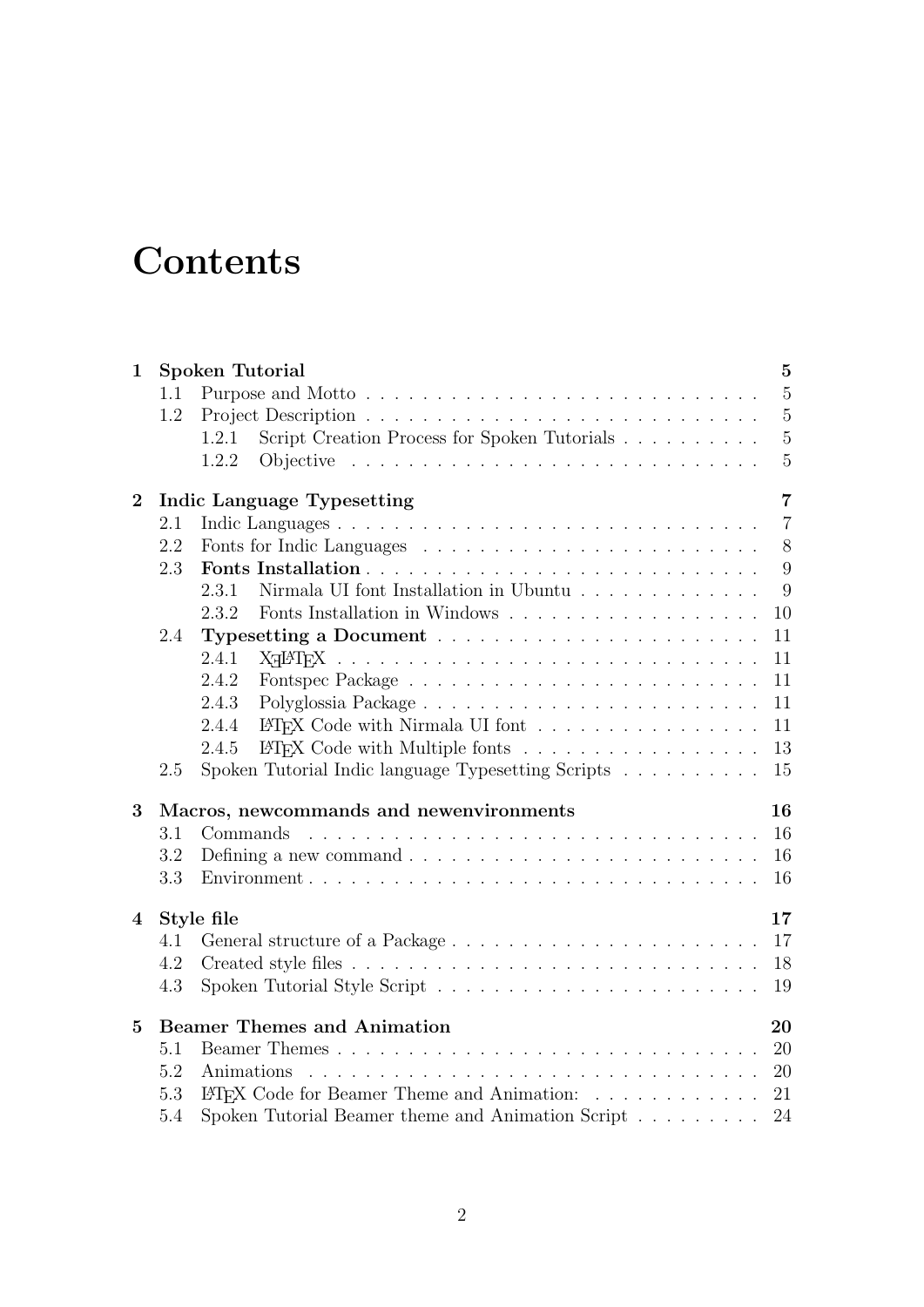|  | 6 Tutorial consideration | 25 |
|--|--------------------------|----|
|  |                          |    |
|  |                          |    |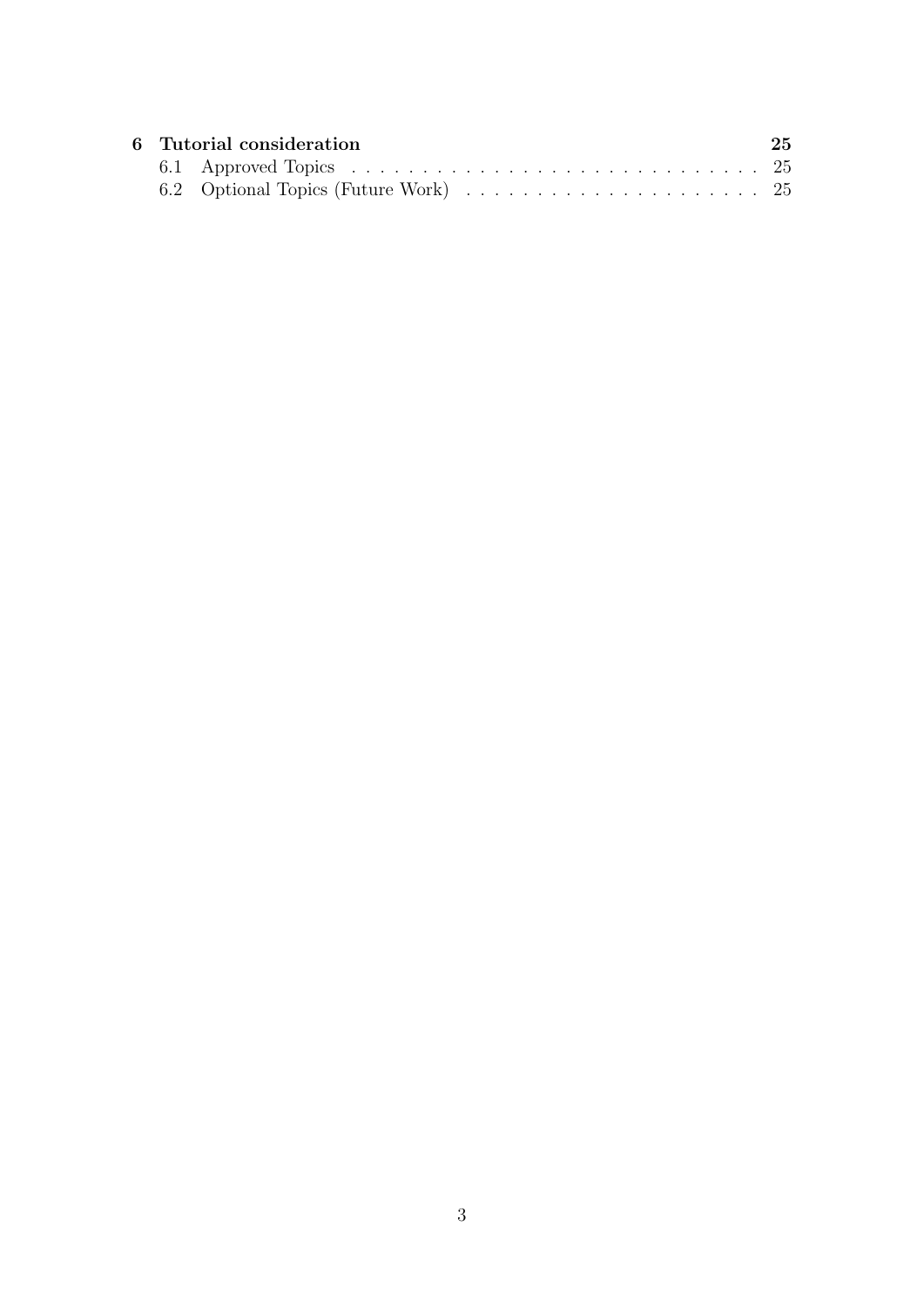# List of Figures

| 2.1 |                                                                                                                                                                                                                                |
|-----|--------------------------------------------------------------------------------------------------------------------------------------------------------------------------------------------------------------------------------|
| 2.2 |                                                                                                                                                                                                                                |
| 2.3 |                                                                                                                                                                                                                                |
| 2.4 | Typesetting of Languages (Nirmal UI) $\ldots \ldots \ldots \ldots \ldots \ldots \ldots \ldots$                                                                                                                                 |
| 2.5 | Output of the L <sup>T</sup> FX Code (Nirmala UI) $\ldots \ldots \ldots \ldots \ldots \ldots \ldots$ 13                                                                                                                        |
| 2.6 | Packages and Fonts used in the L <sup>T</sup> FX code. 13                                                                                                                                                                      |
| 2.7 | Typesetting of Languages (Multiple fonts) $\ldots \ldots \ldots \ldots \ldots \ldots$                                                                                                                                          |
| 2.8 | Output of the LAT <sub>F</sub> X Code (Multiple fonts) $\ldots \ldots \ldots \ldots \ldots \ldots 14$                                                                                                                          |
| 4.1 |                                                                                                                                                                                                                                |
| 5.1 | Beamer Theme Output (a) and a series and a series of the series of the Seamer Theme Output (a) and a series of the Seamer Seamer Seamer Seamer Seamer Seamer Seamer Seamer Seamer Seamer Seamer Seamer Seamer Seamer Seamer Se |
| 5.2 |                                                                                                                                                                                                                                |
| 5.3 |                                                                                                                                                                                                                                |
|     |                                                                                                                                                                                                                                |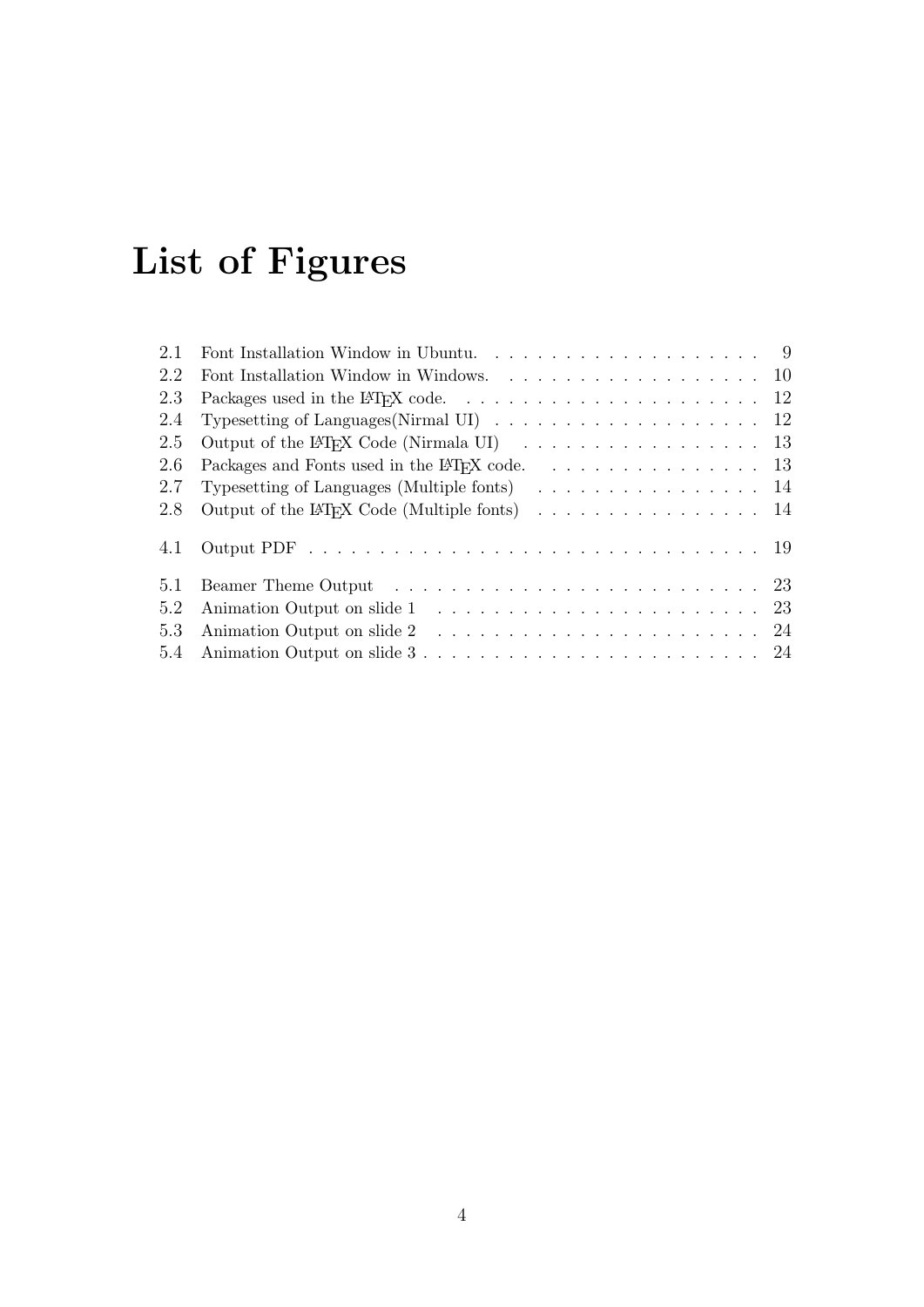# <span id="page-5-0"></span>Spoken Tutorial

### <span id="page-5-1"></span>1.1 Purpose and Motto

The Spoken Tutorial project is the initiative of the 'Talk to a Teacher' activity of the National Mission on Education through Information and Communication Technology (ICT), launched by the Ministry of Human Resources and Development, Government of India.[\[1\]](#page-26-0)

The spoken Tutorial Project aims to make spoken tutorials on FOSS available in several Indian languages, for the learner to be able to learn in the language he/she is comfortable in. The goal is to enable the use of spoken tutorials to teach in any Indian language, and to be taught to learners of all levels of expertise- Beginner, Intermediate or Advanced.

### <span id="page-5-2"></span>1.2 Project Description

#### <span id="page-5-3"></span>1.2.1 Script Creation Process for Spoken Tutorials

Spoken Tutorial script creation process goes through multiple iterations before the script is ready to be used for the final production of a Spoken Tutorial video. The process helps the scriptwriter creator to adhere to various predefined guidelines outlined by the Spoken Tutorial project team.

The script is divided into individual scenes having a 2-column format containing Visual Cue and Narration. In each individual scene, "Visual Cue" is written as a series of events leading to actions, and "Narration" refers to the textual voice-over given by the speaker for its corresponding events in the visual cue.

#### <span id="page-5-4"></span>1.2.2 Objective

This project aimed to create more Spoken Tutorialsfor LATEX The existing LATEX Spoken tutorials found on the link:

[https://spoken-tutorial.org/tutorial-search/?search](https://spoken-tutorial.org/tutorial-search/?search_foss=LaTeX) foss=LaTeX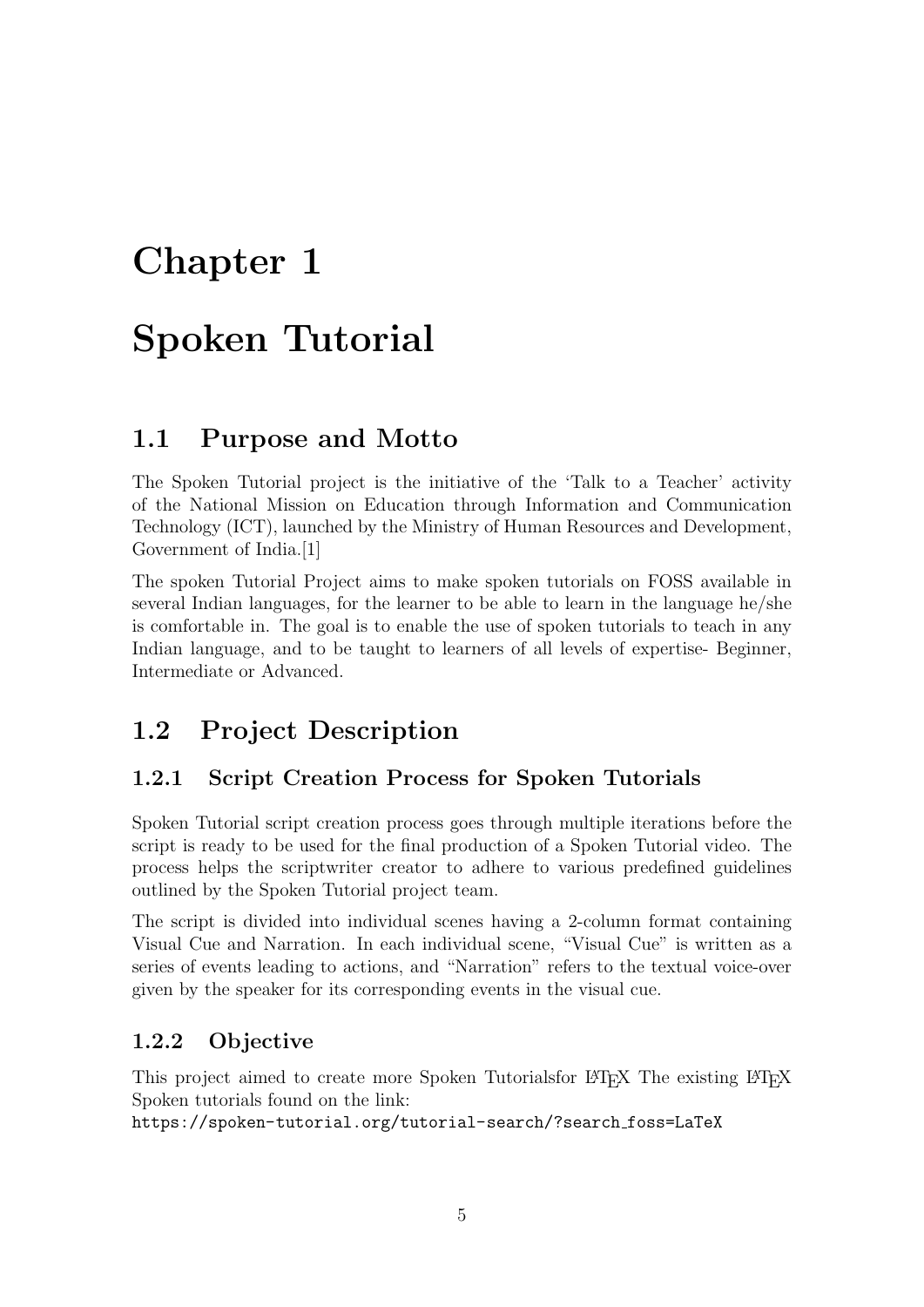LATEX is a document preparation system for high-quality typesetting. It is most often used for medium-to-large technical or scientific documents but it can be used for almost any form of publishing. In LAT<sub>EX</sub> the writer uses markup tagging conventions to define the general structure of a document (such as article, book, and letter), to stylise text throughout a document (such as bold and italics), and to add citations and cross-references. LAT<sub>EX</sub> encourages authors not to worry too much about the appearance of their documents but to concentrate on getting the right content.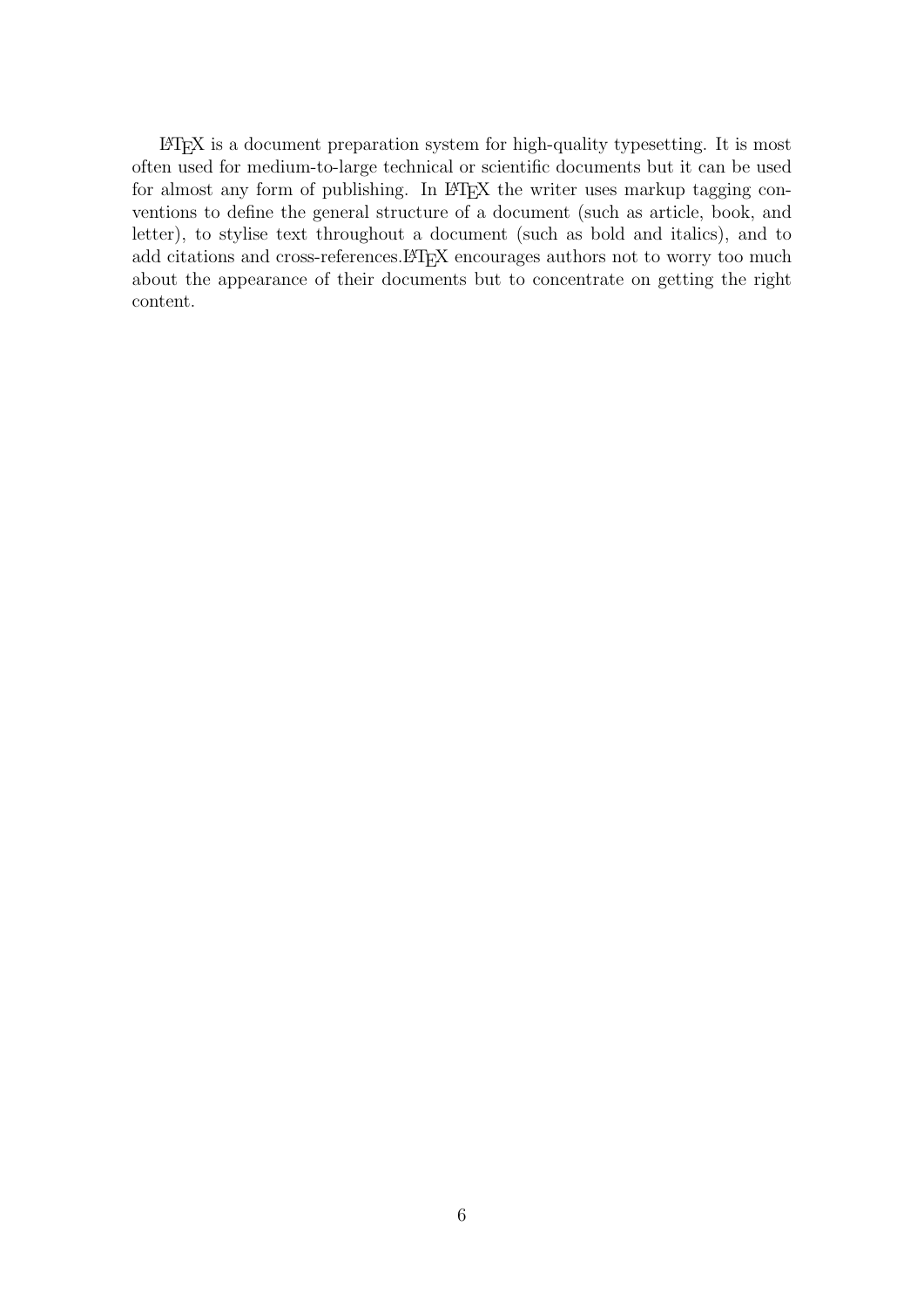# <span id="page-7-0"></span>Chapter 2 Indic Language Typesetting

### <span id="page-7-1"></span>2.1 Indic Languages

The Indic languages, are a major language family of South Asia. In the early 21st century, Indo-Aryan languages were spoken by more than 800 million people, primarily in India, Bangladesh, Nepal, Pakistan and Sri Lanka. The largest in terms of speakers are Hindustani (Hindi-Urdu, about 329 million), Bengali (242 million), Punjabi (about 100 million) and other languages, with a 2005 estimate placing the total number of native speakers at nearly 900 million. The Indic languages include Hindi, Urdu, Bengali, Sanskrit, and a number of other languages. These languages are the dominant language family of the Indian subcontinent.[\[2\]](#page-26-1)

Indic Language Classification:

- Dardic: Pahayi, Khowar, Kohistani, Shina language, Kashiri
- Northern Zone: Central Pahari: Garhwali, Kumauni Eastern Pahari: Nepali North-Western Zone: Panjabi, Lahnda, Sindhi Dogri-Kangri: Dogri, Kangri, Mandeali, etc.
- Western Zone: Gujarati, Bhil, Khandeshi, Domari-Romani Rajasthani: Marwari, Rajasthani Hindi Sanskrit
- Southern Zone: Marathi, Konkani, Urdu Insular Indic: Sinhala, Maldivian
- Eastern Zone: Bengali, Oriya, Tharu Bihari: Bhojpuri, Maithili, etc.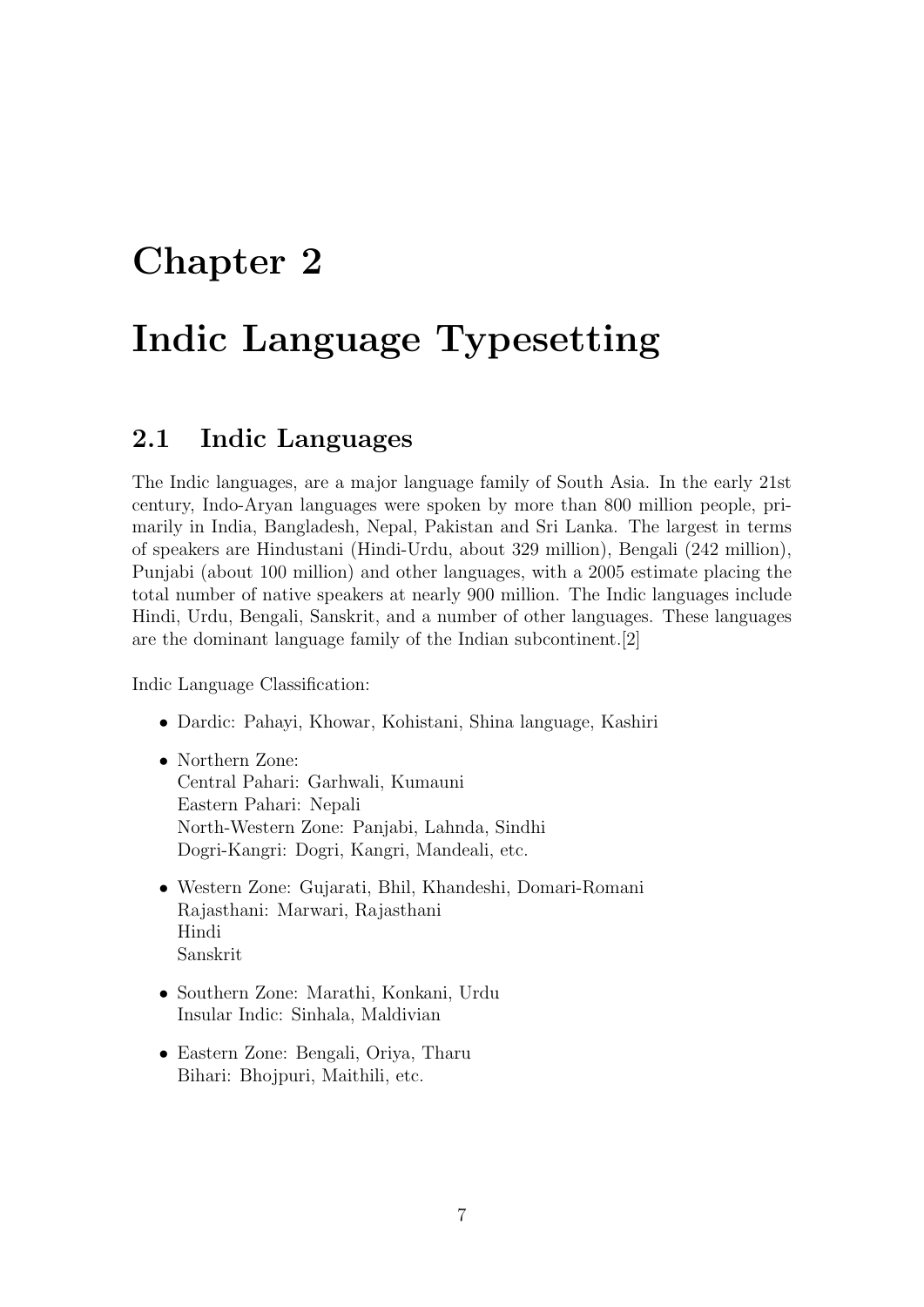### <span id="page-8-0"></span>2.2 Fonts for Indic Languages

In a country like India, where there are 22 languages which are written in 13 different scripts, with over 720 dialects, it is next to impossible that everyone will want to read English.Therefore, many businesses and individuals nowadays come up with websites which are in regional languages. In that case, they do need fonts of Indian languages which they can incorporate and write.[\[3\]](#page-26-2) Some of the common, free and open source Indian language fonts available are as follows:

- Devanagari Hindi, Marathi, Sanskrit, Konkani, Nepali- The fonts available to write these languages are Mangal, Arial Unicode MS, Aparajita, Chandas, Gargi, Kalimati, Lohit Devanagari, Lohit Konkani, Lohit Kashmiri, Lohit Maithili, Lohit Marathi, Lohit Nepali, Lohit Sindhi, Nakula, Samanata, Sarai and Samyak Devanagar.
- Bengali, Assamese- The fonts named Vrinda, Shonar Bangla, Jamrul, Likhan, Lohit Assamese, Lohit Bengali, Mitra Mono, and Mukti are available for free.
- Gujarati- User can make use of the free fonts Shruti,Aakar, Lohit Gujarati, Padmaa, Rekha and Samyak Gujarati.
- Kannada- User can make use of fonts Tunga,Kedage, Lohit Kannada and Mallige for the Kannada language which comes for free.
- Malayalam- User can make use of fonts Kritika, AnjaliOldLipi, Dyuthi, Lohit Malayalam, Meera Rachana, RaghuMalayalam, Samyak Malayalam and Suruma.which comes for free.
- Oriya- Kalinga,Lohit Oriya, Samyak Oriya, and Utkal are the fonts for the Oriya language which is also available for free.
- Punjabi- There is a font named Raavi for writing content in the Punjabi language.
- Tamil- There are free fonts available named Latha and Vijaya. If windows is not being used then go for these Tamil fonts Lohit Tamil and Samyak Tamil.
- Telugu- The fonts named Gautami, Vani, Lohit Telugu, Pothana2000, Vemana2000 are available for free.
- Urdu- Urdu Naskh Asiatype Fajer Noori Nastalique, Jameel Noori Nastaleeq, and Pak Nastaleeq can be used for writing in Urdu.[3]

The user can download any of the above fonts from the link:

<https://www.lipikaar.com/fonts>

Nirmala UI is an Indic scripts typeface(also known as font family) created by Tiro Typeworks and commissioned by Microsoft. It was first released with Windows 8 in 2012 as a UI font and supports languages using Bengali, Devanagari, Kannada, Gujarati, Gurmukhi, Malayalam, Odia, Ol Chiki, Sinhala, Sora Sompeng, Tamil and Telugu scripts. Nirmala UI font is available in all the version of Windows Operating system after version 8 and it can be downloaded and installed in any linux system.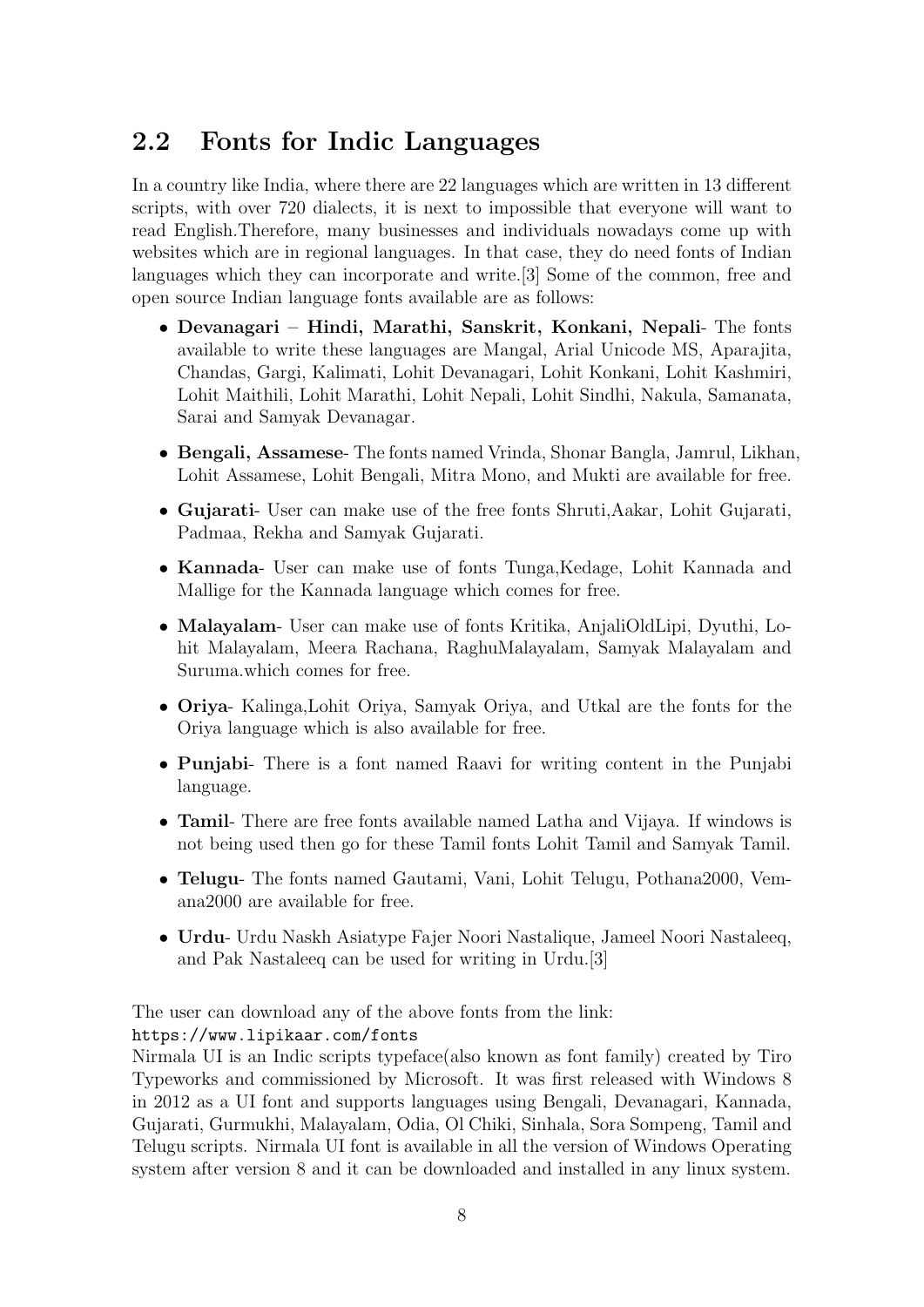## <span id="page-9-0"></span>2.3 Fonts Installation

The Indic language fonts are not available with the TeX distribution system. To type in Indic language need to be download and install the Open Type fonts in the system. OpenType fonts (.TTF or .OTF) used with the fontspec package. Text is usually represented in Unicode. XAPIEX is used to render Unicode-encoded input files ( $X \rightarrow B$ TEX is more flexible and also accepts UTF-8, UTF-16 and UTF-32) into PDF documents.

### <span id="page-9-1"></span>2.3.1 Nirmala UI font Installation in Ubuntu

Nirmala UI font supports 12 different indic scripts but is not present in Linux systems, it needs to be installed in the system and then later it can be used for typesetting documents.

System Requirements- Ubuntu 18.04 or any other version.

#### Installation procedure:

- Step 1: Search for **Nirmala UI** font on browser and download the required zipped folder.
- Step 2: Extract the zipped folder and check for fonts file in it. Note that the extension of a font file is either .TTF or .OTF.
- Step 3: Now open the font file and click on the install button on the top right corner of the window as shown in the figure below.
- Step 4: At last to make sure that the font is installed in your system or not, go to all applications icon on bottom left corner of screen. Search for fonts viewer and open the file. Now search for the Nirmala UI font. If it is not available then repeate the above procedure again.

<span id="page-9-2"></span>

Figure 2.1: Font Installation Window in Ubuntu.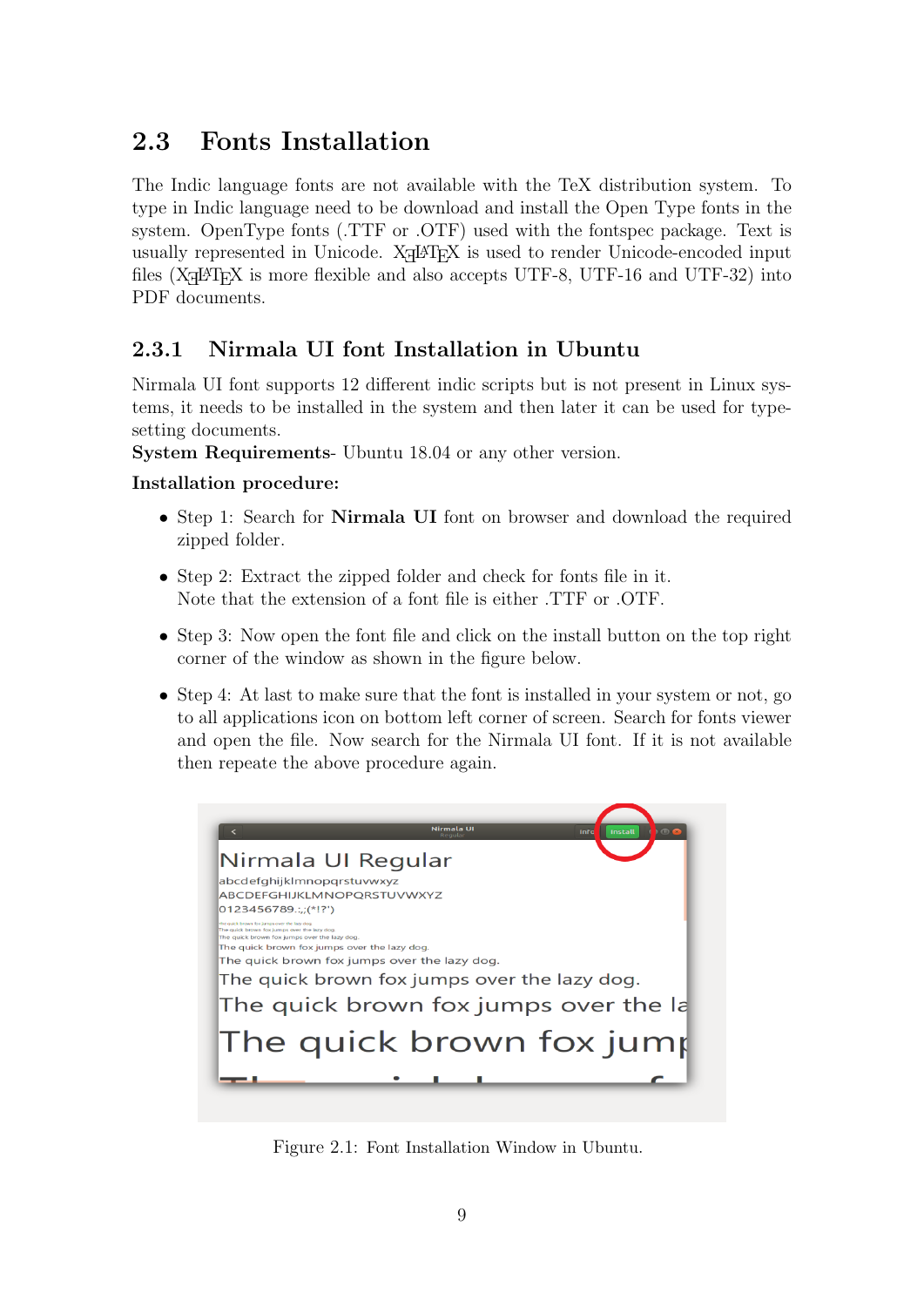### <span id="page-10-0"></span>2.3.2 Fonts Installation in Windows

Indic languages such as hindi, tamil, bengali, telugu, malyalam supports Mangal, Latha, Shonar Bangla, Gautami and Kartika respectively and it is not present in Windows systems, it can be installed in the system and then later it can be used for typesetting documents.

System Requirements- Windows 10 or any other version Installation procedure:

- Step 1: Search for **Mangal** font on browser and download the required zipped folder.
- Step 2: Extract the zipped folder and check for font file in it. The downloaded file is of .TTF format which represent a font file.
- Step 3: Now open the font file and click on the install button on the top left corner of the window as shown in the figure below.
- Step 4: At last to make sure that the font is installed in your system or not, go to search box on the taskbar on bottom left corner of screen and search for Control Panel app. Select Appearance and Personalization then at the bottom, select Fonts. Now search for the Mangal font. If it is not available then repeate the above procedure again.

<span id="page-10-1"></span>

Figure 2.2: Font Installation Window in Windows.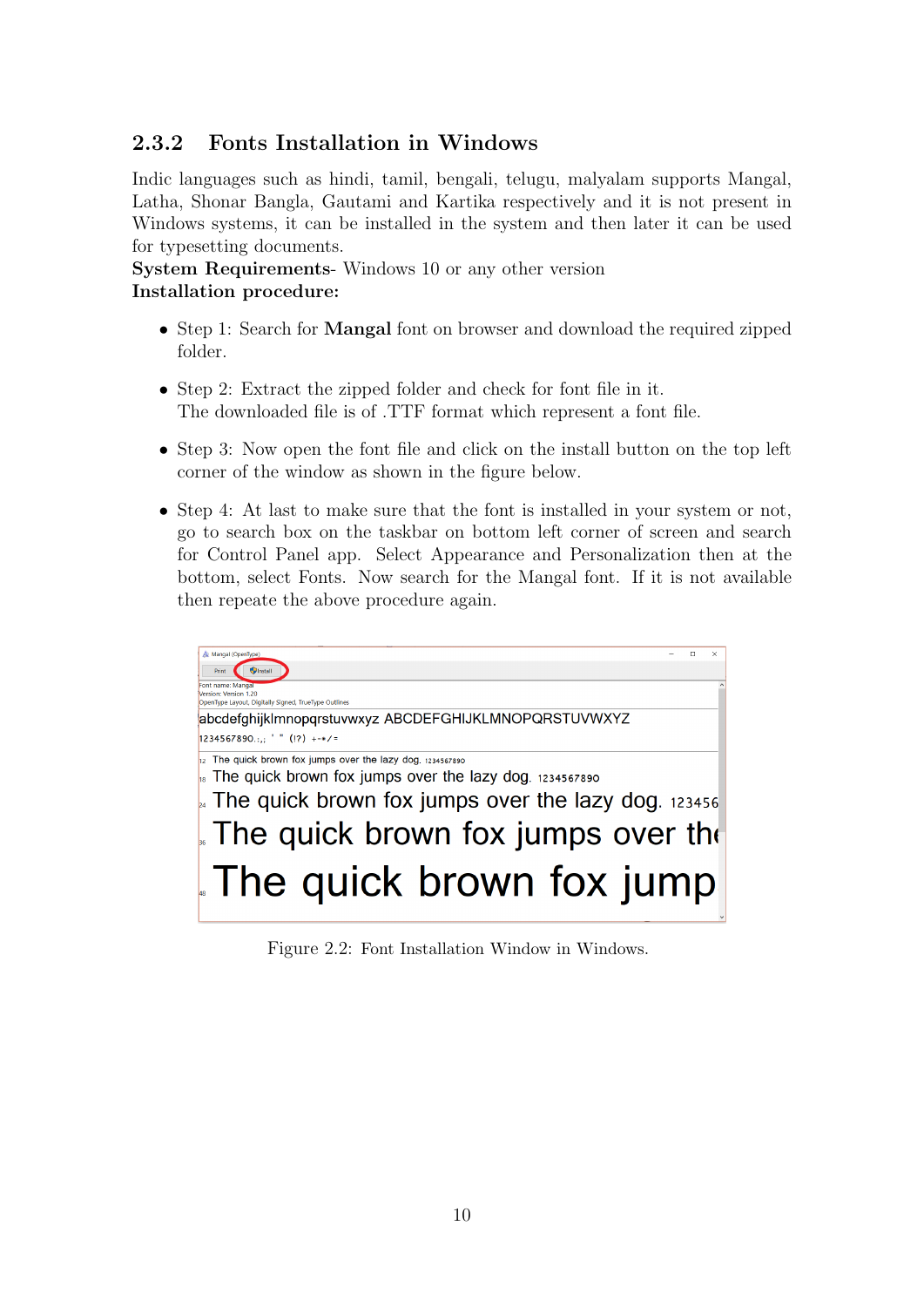## <span id="page-11-0"></span>2.4 Typesetting a Document

With the gradual increase in number of Indic Language users, there is need for a mechanism which will help the users to create documents in these Languages. As stated earlier, LATEX supports multi-lingual typesetting. So, it can be used to create documents in different indic languages with different fonts using various packages. The following sections describe the compiler and packages used to typeset indic languages.

## <span id="page-11-1"></span> $2.4.1$  X<sub>H</sub>PT<sub>E</sub>X

Even though LATEX provides an extensive set of fonts, user may want to use an external font they really like and the font they have already installed system-wide, this is possible with X<sub>T</sub>T<sub>E</sub>X. It is a T<sub>E</sub>X typesetting engine using Unicode and supporting modern font technologies such as OpenType (OTF), TrueType (TTF), Graphite, and Apple Advanced Typography (AAT). The corresponding compilers are  $X_{\overline{A}}T_{\overline{E}}X$  and  $X_{\overline{A}}T_{\overline{E}}X$ .

#### <span id="page-11-2"></span>2.4.2 Fontspec Package

The fontspec package allows users of either X<sub>T</sub>T<sub>E</sub>X or LuaT<sub>E</sub>X to load OpenType fonts in a LAT<sub>EX</sub> document. No font installation is necessary, and font features can be selected and used as desired throughout the document. It gives us the facility to switch or use different fonts in the same LATEX document.

### <span id="page-11-3"></span>2.4.3 Polyglossia Package

Polyglossia is a package for facilitating multilingual typesetting with  $X_{\text{T}}$  EXP olyglossia package allows to typeset indic languages in a X<sub>H</sub>AT<sub>E</sub>X document. If this package is not included then sentences in languages other than english will not be processed in the output.

### <span id="page-11-4"></span>2.4.4 LATEX Code with Nirmala UI font

Below are the snippets of code and screenshot of it's ouput pdf which typesets a document in Hindi, Tamil, Bengali, Telugu and Malayalam languages. The font used here is Nirmala UI which supports all the languages used. This font was installed in Ubuntu systems by the procedure stated in subsection 2.3.1. The code is compiled using X<sub>H</sub>LI<sub>E</sub>X which is selected from the drop down on the top toolbar of TeXWorks.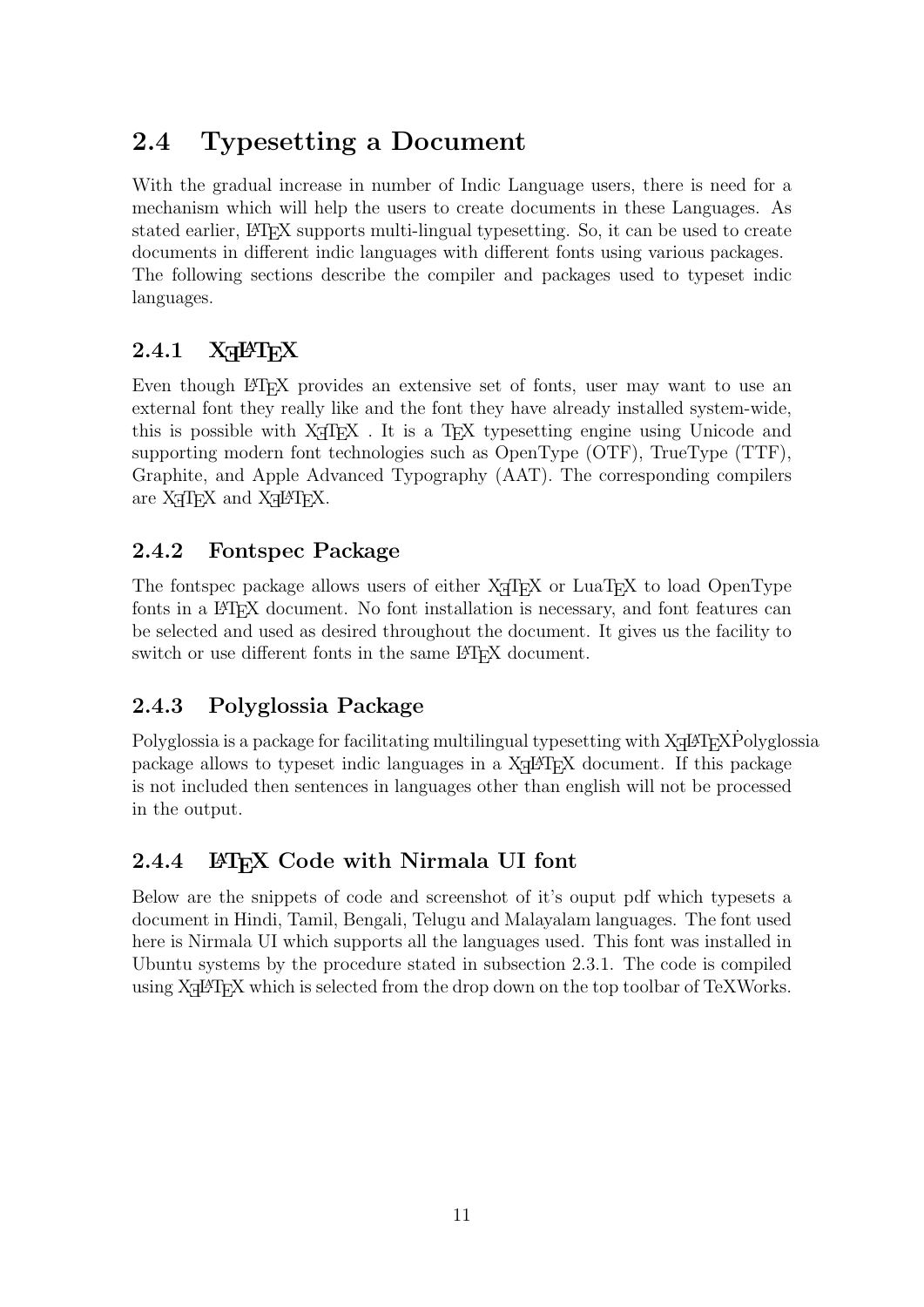#### <span id="page-12-0"></span>LATEX Code with Nirmala UI font:



Figure 2.4: Typesetting of Languages(Nirmal UI)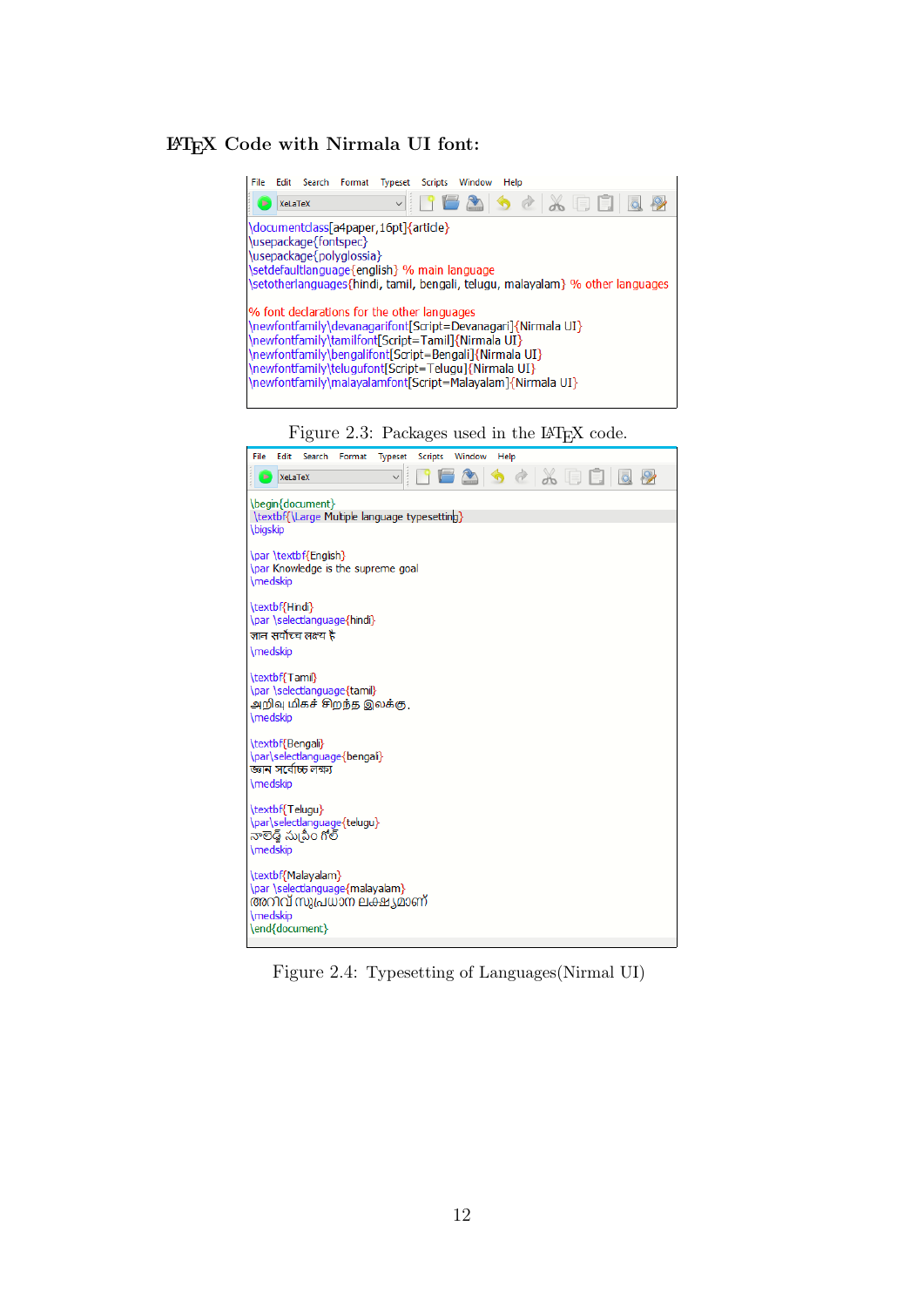<span id="page-13-1"></span>

Figure 2.5: Output of the LAT<sub>EX</sub> Code (Nirmala UI)

### <span id="page-13-0"></span>2.4.5 LATEX Code with Multiple fonts

Below are the snippets of code and screenshot of it's ouput pdf which typesets a document in Hindi, Tamil, Bengali, Telugu and Malayalam languages whic supports Mangal, Latha, Shonar Bangla, Gautami and Kartika respectively. This font was installed in Windows systems by the procedure stated in subsection 2.3.2. The code is compiled using X<sub>H</sub>AT<sub>E</sub>X which is selected from the drop down on the top toolbar of TeXWorks.

<span id="page-13-2"></span>LATEX Code with Multiple fonts:



Figure 2.6: Packages and Fonts used in the LAT<sub>E</sub>X code.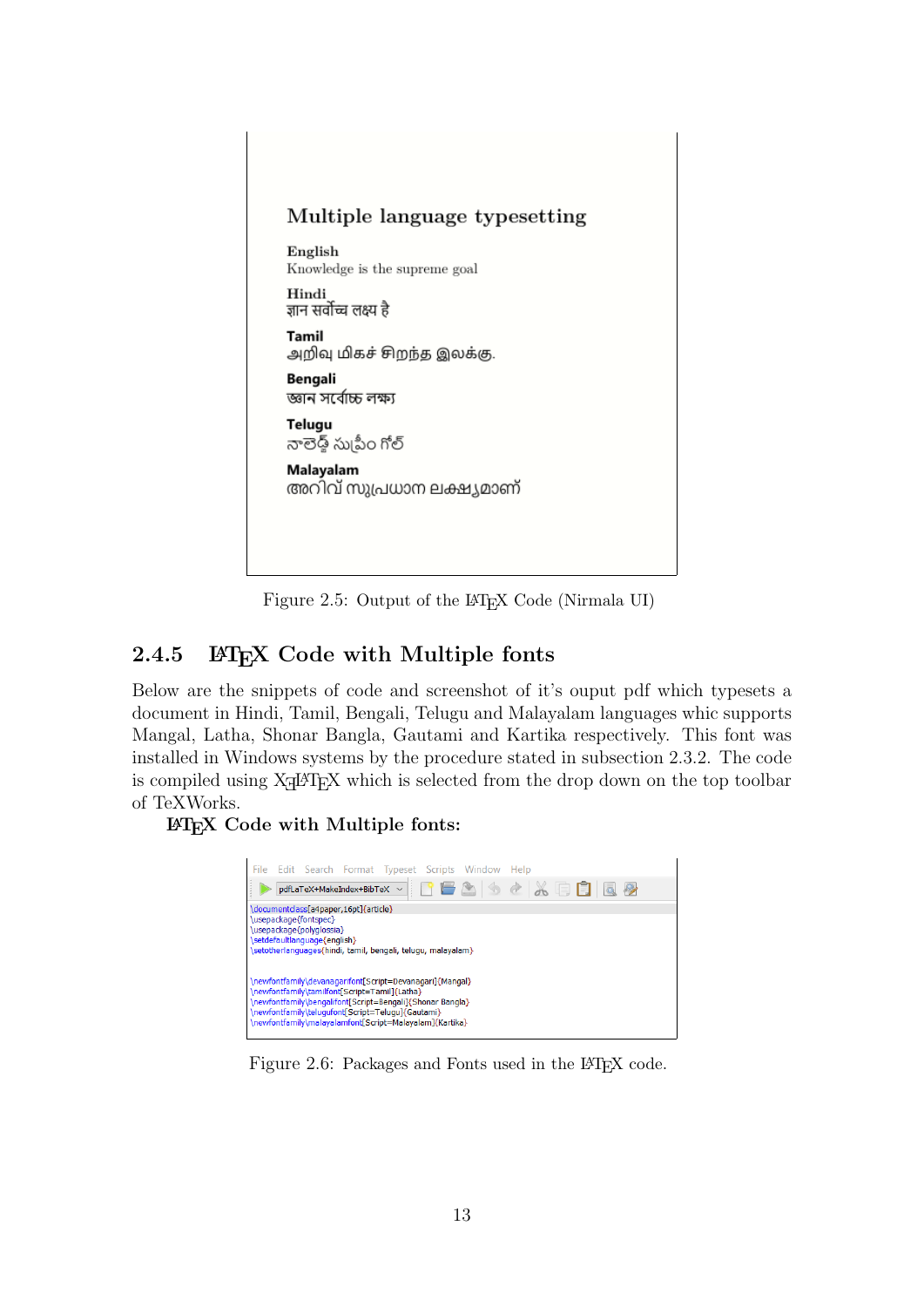<span id="page-14-0"></span>

| multiscript.tex* - TeXworks                                                                    |
|------------------------------------------------------------------------------------------------|
| Edit Search Format Typeset Scripts Window Help<br>File                                         |
| 1062628008<br><b>XeLaTeX</b>                                                                   |
| \begin{document}                                                                               |
|                                                                                                |
| \textbf{\Large Multiple language typesetting}<br><b>\bigskip</b>                               |
| \par \textbf{English}<br>\par Knowledge is the supreme goal<br>\medskip                        |
| \textbf{Bengali}<br>\par\selectlanguage{bengali}                                               |
| জ্ঞান সৰ্বোচ্চ লক্ষ্য<br>\medskip                                                              |
| \textbf{Telugu}<br>\par \selectlanguage{telugu}<br>నాలెడ్జ్ సుప్రీం గోల్                       |
| \medskip                                                                                       |
| \textbf{Malayalam}<br>\par \selectlanguage{malayalam}<br>അറിവ് സുപ്രധാന ലക്ഷ്യമാണ്<br>\medskip |
| \textbf{Tamil}<br>\par \selectlanguage{tamil}<br>அறிவு மிகச் சிறந்த இலக்கு .                   |
| \medskip                                                                                       |
| \textbf{Hindi}<br>\par \selectlanguage{hindi}                                                  |
| ज्ञान सर्वोच्च लक्ष्य है<br><b>\medskip</b>                                                    |
| \end{document}                                                                                 |
|                                                                                                |
|                                                                                                |

Figure 2.7: Typesetting of Languages (Multiple fonts)

<span id="page-14-1"></span>

| English                          | Knowledge is the supreme goal |
|----------------------------------|-------------------------------|
| Bengali<br>জ্ঞান সর্বোচ্চ লক্ষ্য |                               |
| Telugu<br>నాలెడ్జ్ సుప్రీం గోల్  |                               |
| Malayalam                        | അറിവ് സുപ്രധാന ലക്ഷ്യമാണ്     |
| Tamil                            | அறிவு மிகச் சிறந்த இலக்கு.    |
| Hindi                            | ज्ञान सर्वोच्च लक्ष्य है      |

Figure 2.8: Output of the LATEX Code (Multiple fonts)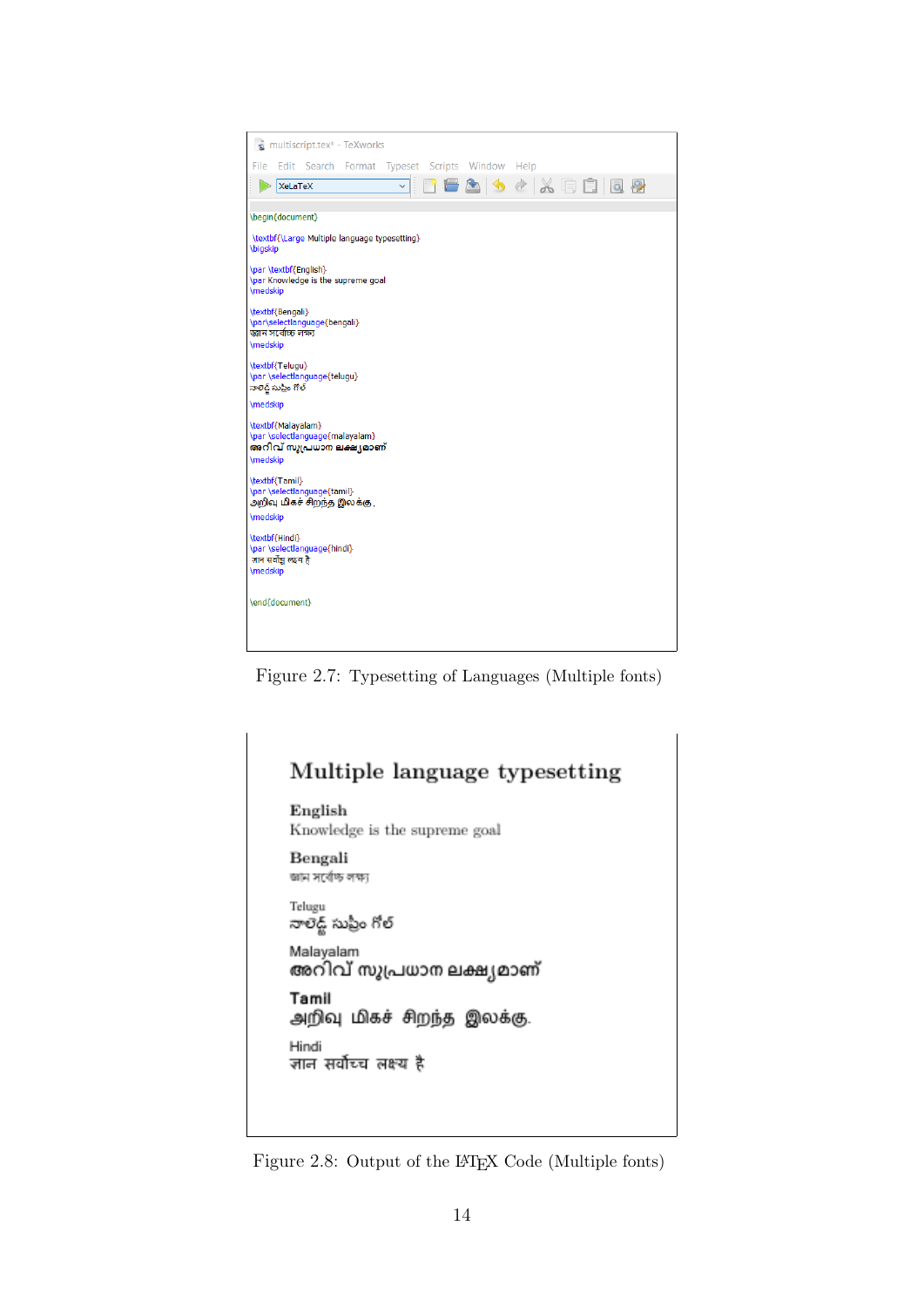# <span id="page-15-0"></span>2.5 Spoken Tutorial Indic language Typesetting Scripts

Spoken tutorial Script for the following have been written: Ubuntu:

[https://docs.google.com/document/d/1pTNaDhzO2ScoePpWPqN-EYqPshiH-yqh](https://docs.google.com/document/d/1pTNaDhzO2ScoePpWPqN-EYqPshiH-yqhyu2KdAcdSo4/edit) [yu2KdAcdSo4/edit](https://docs.google.com/document/d/1pTNaDhzO2ScoePpWPqN-EYqPshiH-yqhyu2KdAcdSo4/edit)

Windows:

[https://docs.google.com/document/d/1cXBaW9kA-D4MdPeBKnNYt6rXppGoUwGA](https://docs.google.com/document/d/1cXBaW9kA-D4MdPeBKnNYt6rXppGoUwGALgTMCZ35Dlo/edit) [LgTMCZ35Dlo/edit](https://docs.google.com/document/d/1cXBaW9kA-D4MdPeBKnNYt6rXppGoUwGALgTMCZ35Dlo/edit)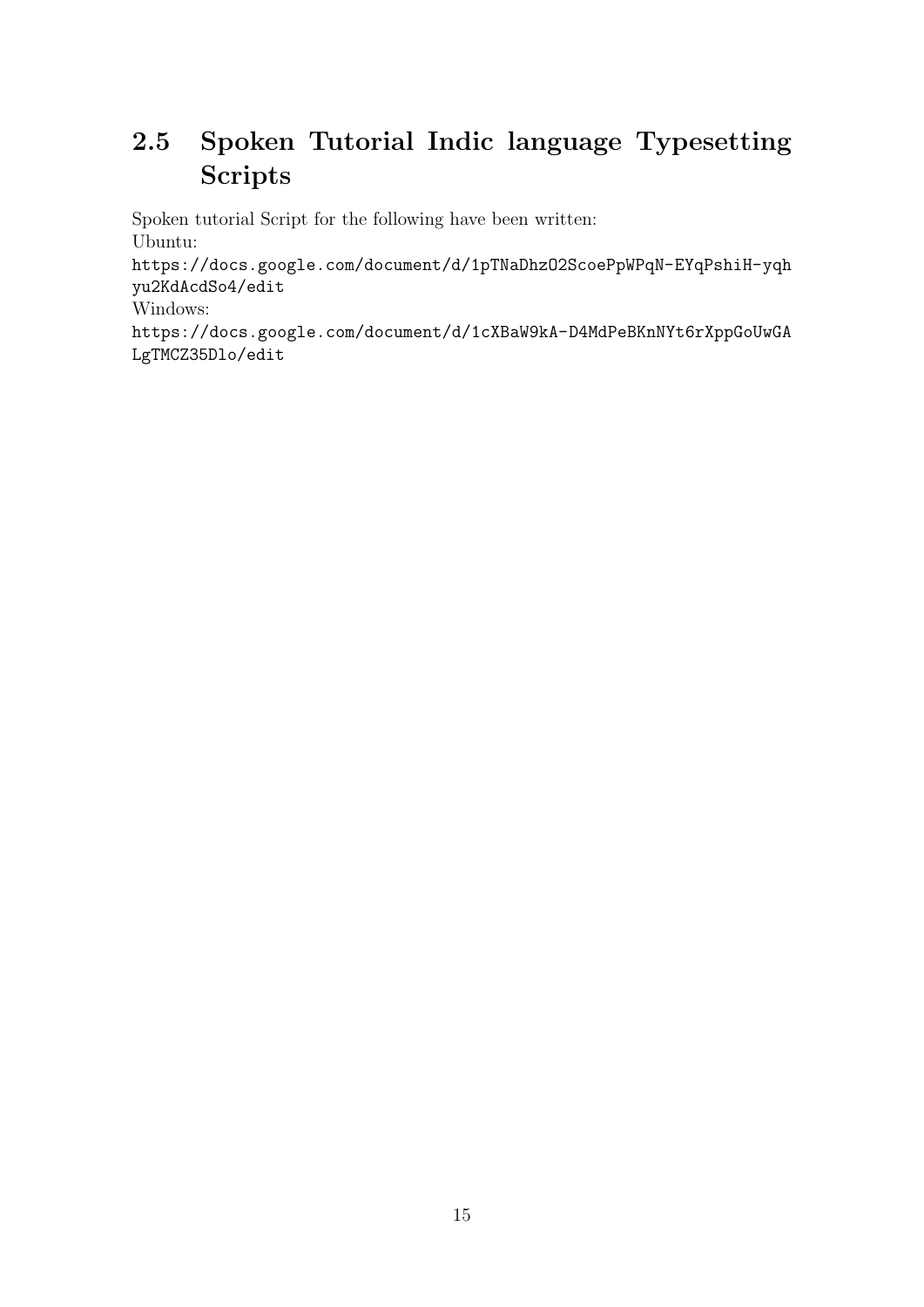# <span id="page-16-0"></span>Macros, newcommands and newenvironments

### <span id="page-16-1"></span>3.1 Commands

LATEX typesetting is made by using special tags or commands that provide a handful of ways to format your document. Sometimes standard commands are not enough to fulfil some specific needs, in such cases new commands can be defined.

### <span id="page-16-2"></span>3.2 Defining a new command

New commands are defined by \newcommand statement.

```
\newcommand{\R}{\mathbb{R}}
```
The statement

```
\newcommand{\R}{\mathbb{R}}
```
has two parameters that define a new command  $\setminus R$  - This is the name of the new command.

### <span id="page-16-3"></span>3.3 Environment

Environments are used to format blocks of text in a LAT<sub>EX</sub> documents.

Environments are delimited by an opening tag \begin and a closing tag \end. Everything inside those tags will be formatted in a special manner depending on the type of the environment.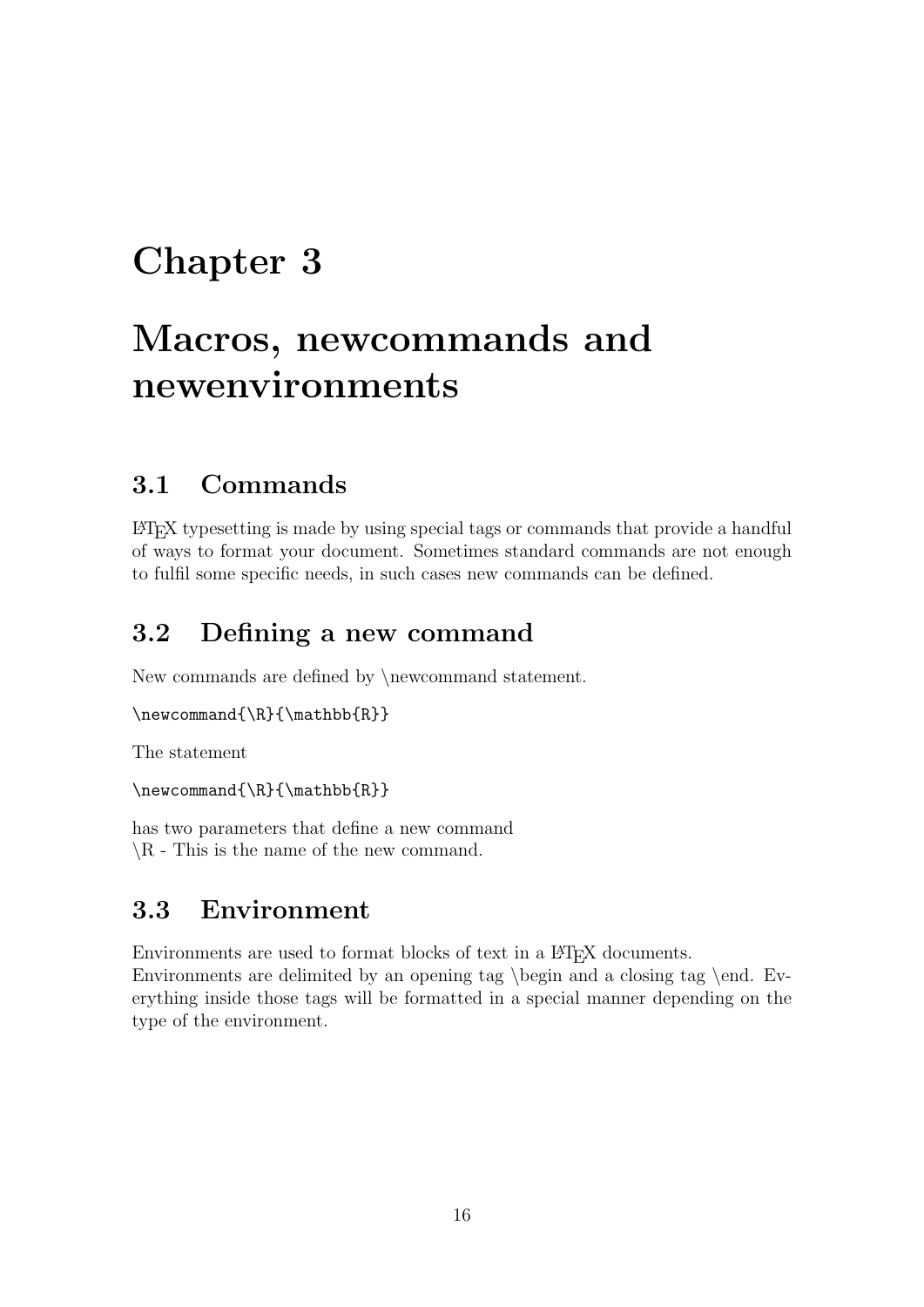# <span id="page-17-0"></span>Style file

The default formatting in LaTeX documents is determined by the class used by that document. This default look can be changed and more functionalities can be added by means of a package. The class file names have the .cls extension, the package file names have the .sty extension.

Sometimes the best option to use your own commands and macros in a document is to write a new package from scratch.

### <span id="page-17-1"></span>4.1 General structure of a Package

The structure of all package files can be roughly described in the next four parts:

- Identification The file declares itself as a package written with the  $\text{LTr}X2_e$ syntax.
- Preliminary declarations Here the external packages needed are imported. Also, in this part of the file the commands and definitions needed by the declared options are coded.
- **Options** The package declares and processes the options.
- More declarations The main body of the package. Almost everything a package does is defined here.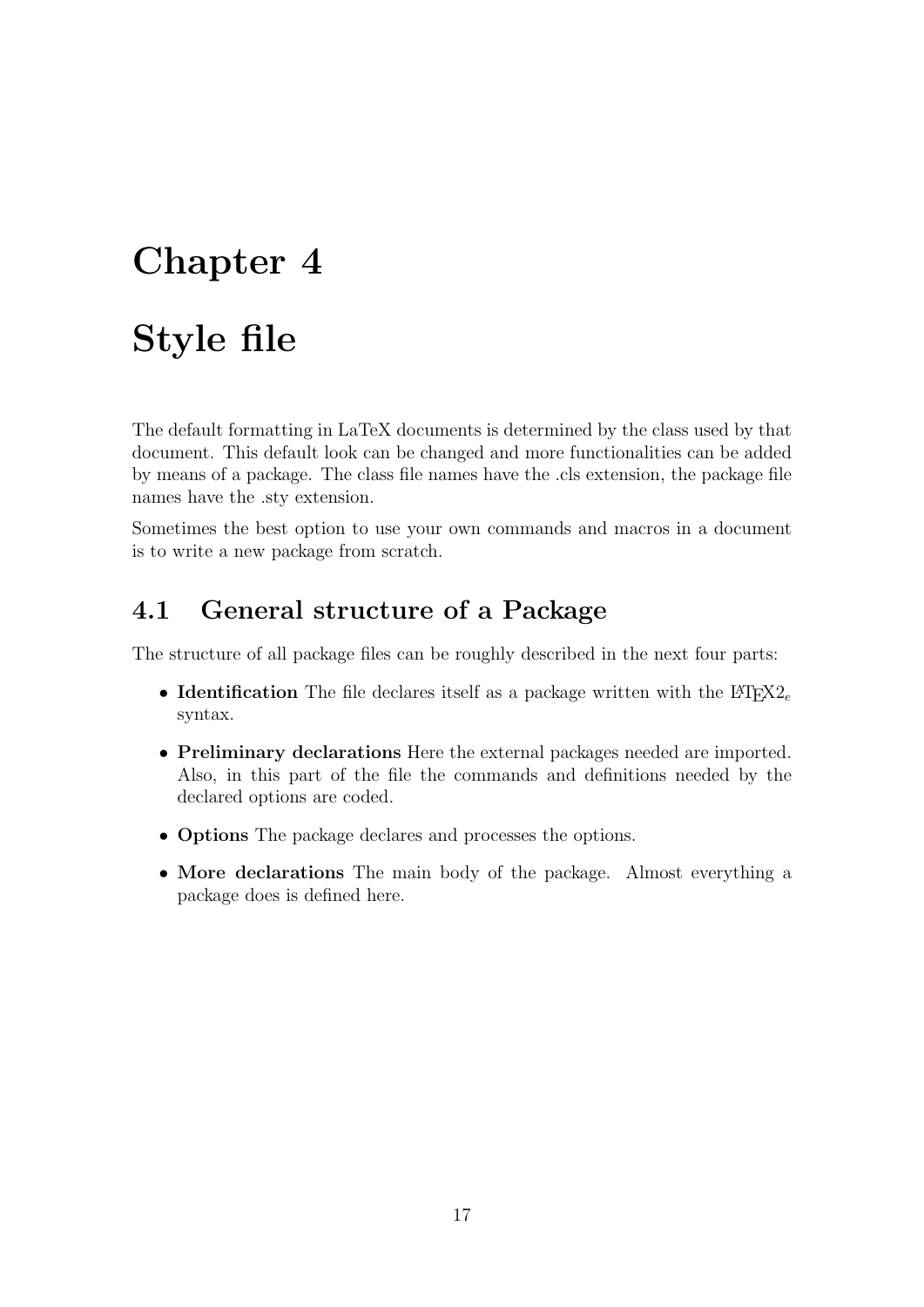### <span id="page-18-0"></span>4.2 Created style files

Style files (.sty) and LATEX (.tex) code used for tutorial.

custom.tex

```
1 \documentclass { article }
2 \ \{n \}3 \ \{\text{document}\}4 Welcome to \ iitb
5 \mid \text{iibbg}6 \ \text{length}
```
myPackage.sty

```
1 | \RequirePackage { background }
2 \ \nnewcommand{\\it{\tite}{\textbf{Indian Institute of}}Technology - Bombay }}
3 \ \hbox{\tt newcommand}}{\thinspace\} \iitbbg}{\backgroundsetup{scale = 1, angle
     = 0, opacity = 0.1,
4 contents = {\includegraphics [width = \paperwidth,
5 height = \paperheight, keepaspectratio] {iitblogo.
          pdf }}}}
```
myStdPackage.sty

```
1 \ NeedsTeXFormat { LaTeX 2e}
2 \ ProvidesPackage { myStdPackage }[2019/03/11 v 0.01 LaTeX
     package for my own purpose ]
3 \ RequirePackage { background }
4 \ newcommand {\ iitb }{\ textbf { Indian Institute of
     Technology - Bombay }}
5 \ \hbox{\tt\char'1} 5 \newcommand {\iitbbg}{\backgroundsetup { scale = 1, angle
     = 0, opacity = 0.1,
6 contents = {\includegraphics [width = \paperwidth,
7 height = \paperheight, keepaspectratio] {iitblogo.
         pdf }}}}
8 \ \
```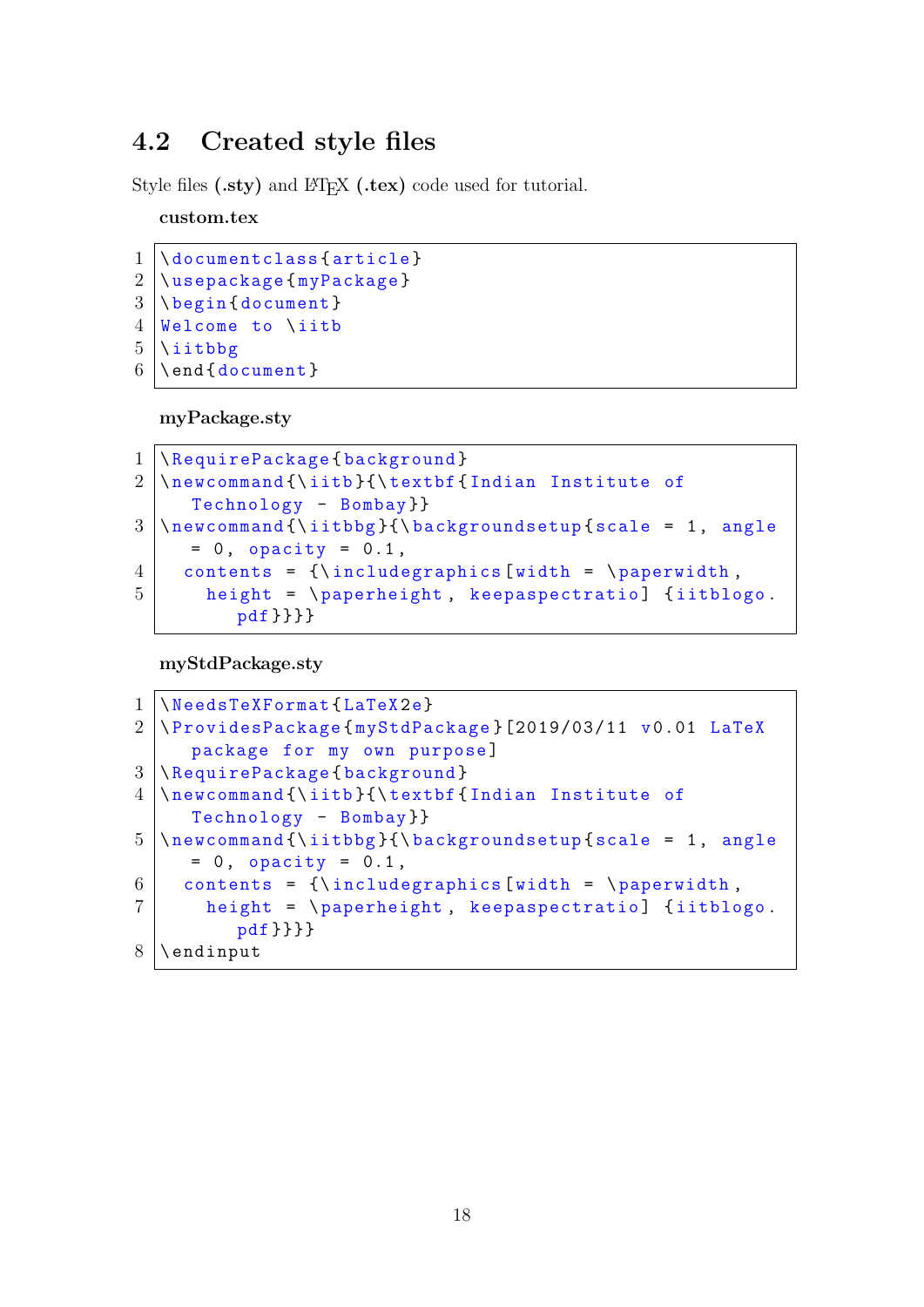<span id="page-19-1"></span>

Figure 4.1: Output PDF

# <span id="page-19-0"></span>4.3 Spoken Tutorial Style Script

Spoken tutorial Script has been written which can be found on following link: Writing style file in LaTeX:

[https://docs.google.com/document/d/1y2YUi-Mab474B](https://docs.google.com/document/d/1y2YUi-Mab474B_TlIJUwoJPz6t31L2BGY-ZQoT7mFPs/edit) TlIJUwoJPz6t31L2BGY [-ZQoT7mFPs/edit](https://docs.google.com/document/d/1y2YUi-Mab474B_TlIJUwoJPz6t31L2BGY-ZQoT7mFPs/edit)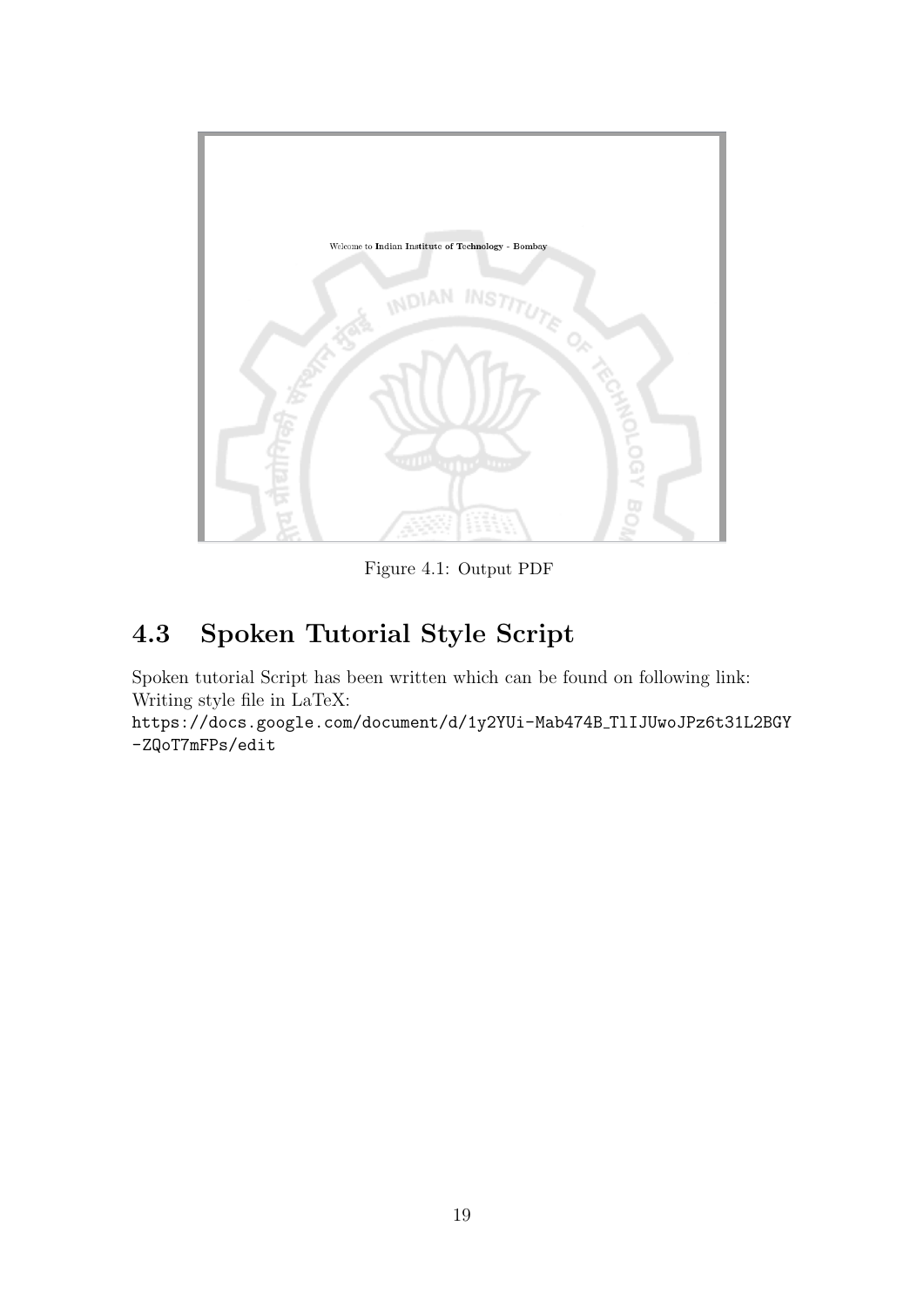# <span id="page-20-0"></span>Beamer Themes and Animation

Beamer is a LaTeX document class for creating slides for presentation. It helps the user to create presentation by writing simple LATEX code where the resultant slides are in pdf format.

### <span id="page-20-1"></span>5.1 Beamer Themes

Themes make it easy to change the appearance of a presentation. The beamer class uses different kinds of themes:

- Beamer Themes:- Beamer allowed to use themes to enhance the presentation. These themes will drastically change the visual presentation. It is used to described every aspect of a presentation such as colour, font, the way the bullets and number of enumeration look, etc. Some themes show sections and/or subsections in the navigation bars. By clicking on a section or subsection in the navigation bar, it will be easy to jump on that section slide.[\[4\]](#page-26-3)
- Color Themes :- When using themes the standard color that appear is blue. Color of the theme can be changed using the command \usecolortheme[color theme name] in the preamble. For a particular chosen presentation theme, the color theme only changes the color of the presentation.

The user can download Beamer theme and color theme from the Beamer theme matrix link <https://hartwork.org/beamer-theme-matrix/>

### <span id="page-20-2"></span>5.2 Animations

Animation created in a portable way by using the overlay commands of the beamer package to create a series of slides. The overlay specifications can be added to compatible LATEX commands using angular brackets after the command name. Overlay is a term used by the beamer document class to describe the layering of slides.[\[5\]](#page-26-4)

Commands with Overlay Specifications:

• \onslide  $\leq$  *digit* − > command animated all the text according to the number present in angular bracket.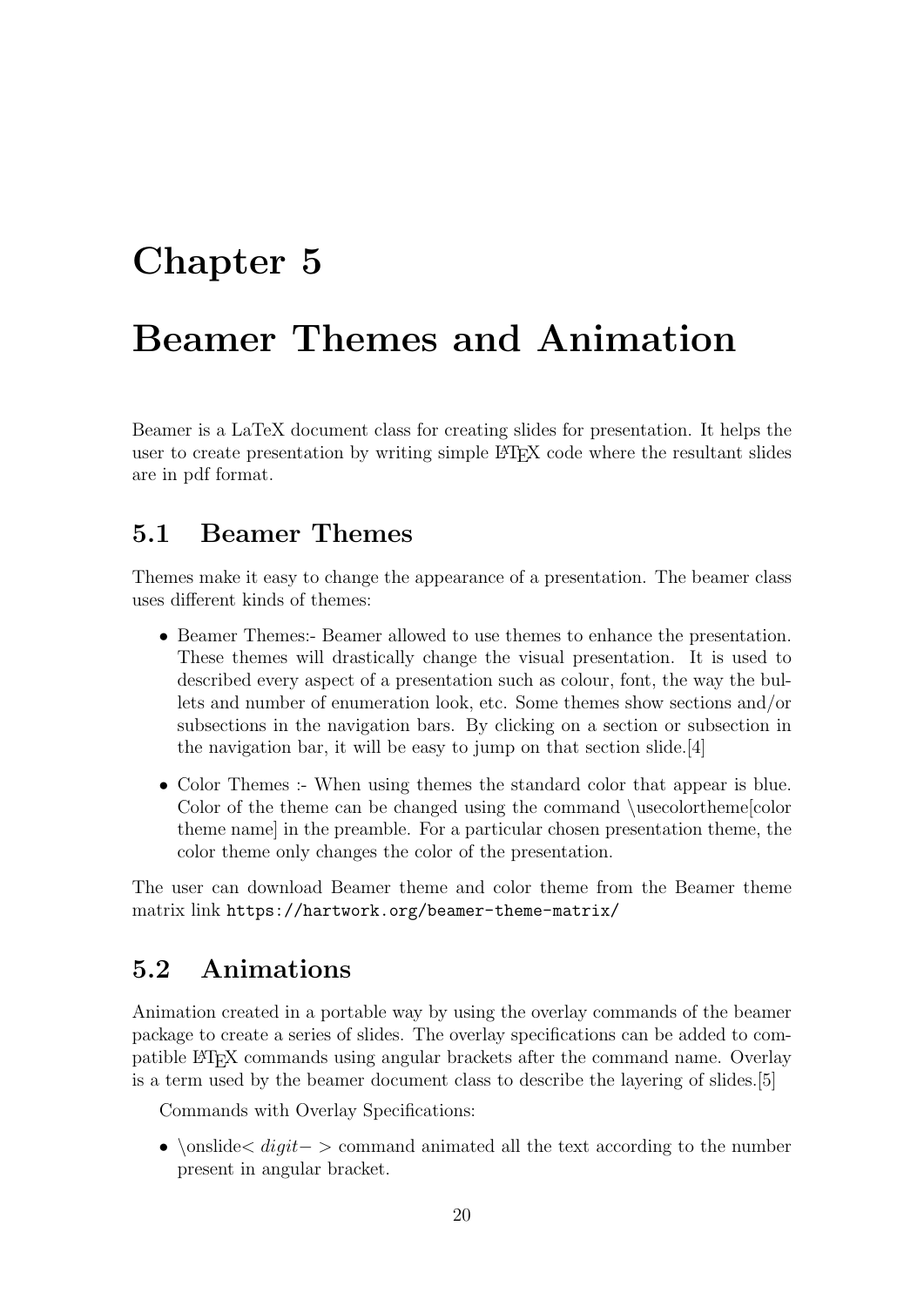- $\Omega$  is  $\Omega$  is  $\Omega$  and animated only one text at time in the slide according to the number present in angular bracket.
- \uncover  $\langle$  digit > command animated all the text in the slide according to the number present in angular bracket.

### <span id="page-21-0"></span>5.3 ET<sub>E</sub>X Code for Beamer Theme and Animation:

```
1 \documentclass [a4paper, 16pt] {beamer}
 2
 3 \mid \text{userheme} { Warsaw }
 4
 5 \ \backslash \texttt{begin} { document }
 6
 7 \author { Preeti Bamane }
 8 \title { Spoken tutorial : \\ Presentation in Beamer }
 9
10 \ \ldots \ldots \ldots \ldots \ldots \ldots \ldots \ldots \ldots \ldots \ldots \ldots \ldots \ldots \ldots \ldots \ldots \ldots \ldots \ldots \ldots \ldots \ldots \ldots \ldots \ldots \ldots \ldots \ldots \ldots \ldots \ldots \ldots \ldots \ldots \ldots \11
12 \ \backslash \text{begin} (frame)
13 \titlepage
14 \end{frac{frame}15
16 Section { Beamer Themes }
17 \ \sqrt{\text{subsection} \cdot \text{Themes}}18 \mid \text{begin} { frame }
19 \frametitle { Sampling of Themes }
20 \ \ begin { itemize }
21 \ item Antibes
22 \ \item Berlin
23 \ item Copenhagen
24 \ \ end { itemize }
25 \ \text{end} \26
27 | \subsection { Color Themes }
28 \mid \text{degree}29 \frametitle { Color Themes }
30 \ \ begin { itemize }
31 \ item Inner color themes
32 \ item Outer color themes
33 \ \ end { itemize }
34 \ \text{end} \35
36
```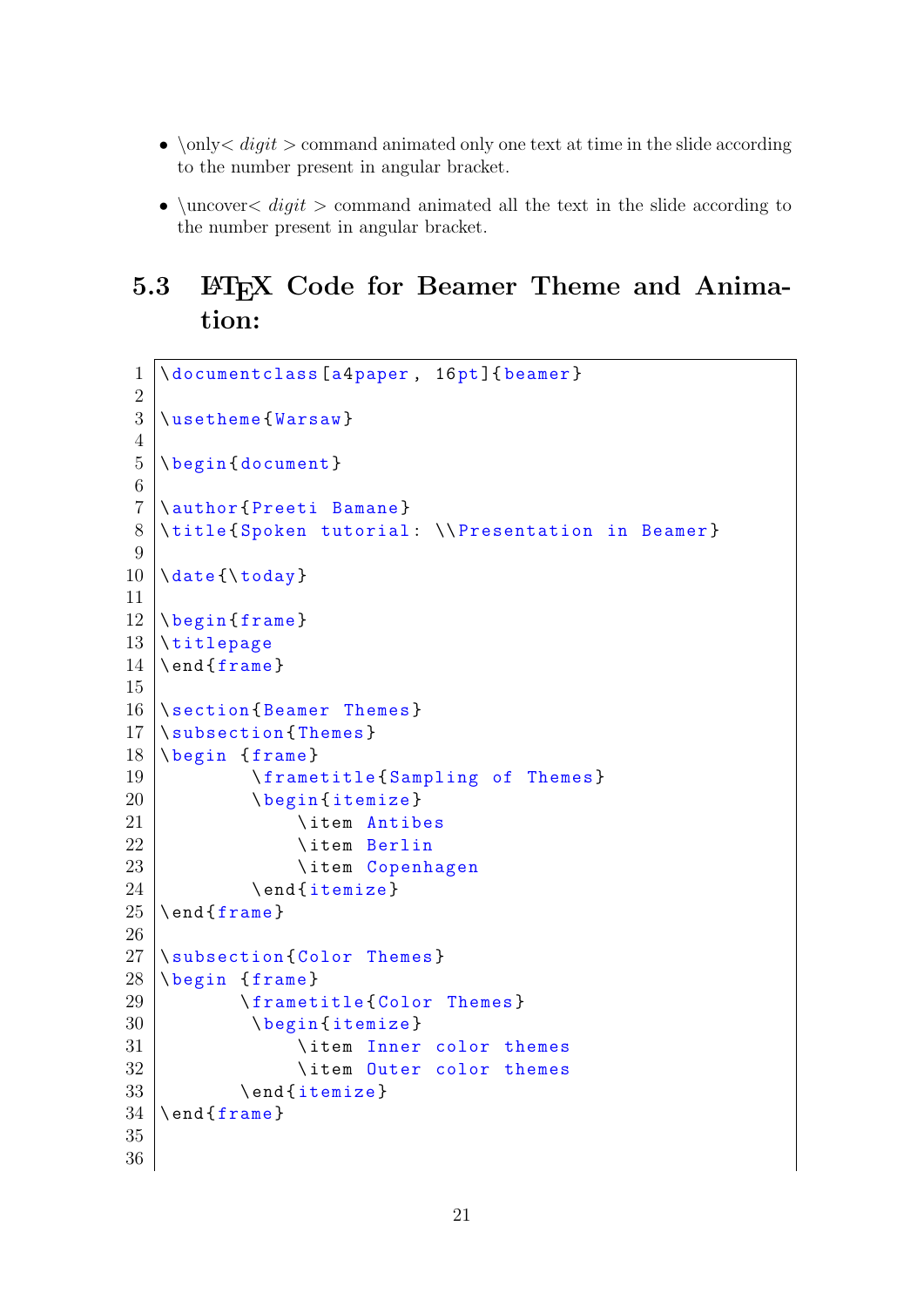```
37 | \section { Introduction }
38 | \subsection { Overlays specifications }
39 \ \rightarrow \ { frame }
40 \frametitle { Overlay specifications }
41 \begin{bmatrix} \text{begin}(\text{I}) \end{bmatrix}42 \ \ item onslide
43 \ begin { itemize }
44 \ \ item uncover
45 \ item only
46 \mid \end { itemize }
47 \ item visible
48 \ item invisible
49 \ \backslashend { enumerate }
50 \ \text{end} \51
52 \ Nsection[Animal]53 \ \backslash \begin{bmatrix} \text{frame} \end{bmatrix}54 \ frametitle { Overlay }
55 \ \mathrm{\backslash} onslide <1 ->{First Line of Text} \mathrm{\backslash}56 \ \text{longline} 56 \text{longline} 56 \text{longline} 10057 \ \mathrm{\backslash} onslide <3 - >{Third Line of Text}
58 \ \text{end} \59
60 \setminus section [Animation] {}
61 \backslash begin { frame }
62 \mid \text{frametitle} { Overlay }
63 \ Nset be a mercovered { transparent}64 \\conslide <1 - >{ First Line of Text} \\
65 \\conslide <2 - > { Second Line of Text } \\
66 \Omega ->{Third Line of Text}
67 \ \text{end} { rame }
68
69 \begin{bmatrix} begin { frame}
70 \frametitle { Overlay }
71 | \setbeamercovered { transparent }
72 \ \{\text{uncover} \leq 1 { First Line of Text} \\
73 \ \muncover <3> {Third Line of Text} \\
74 \ \{\text{uncover} \leq 2 { Second Line of Text} \\
75 \mid \text{uncover} \le 5 { Fifth Line of Text} \\
76 \mid \text{uncover} < 4 { Fourth Line of Text}
77 \ \text{end} { frame }
78
79 \ \backslash \begin{subarray}{c} \end{subarray}80 \frametitle { Overlay }
81 \longrightarrow 81 \{First Line of Text\}82 \ \{\n  only < 2 \} Second Line of Text }
```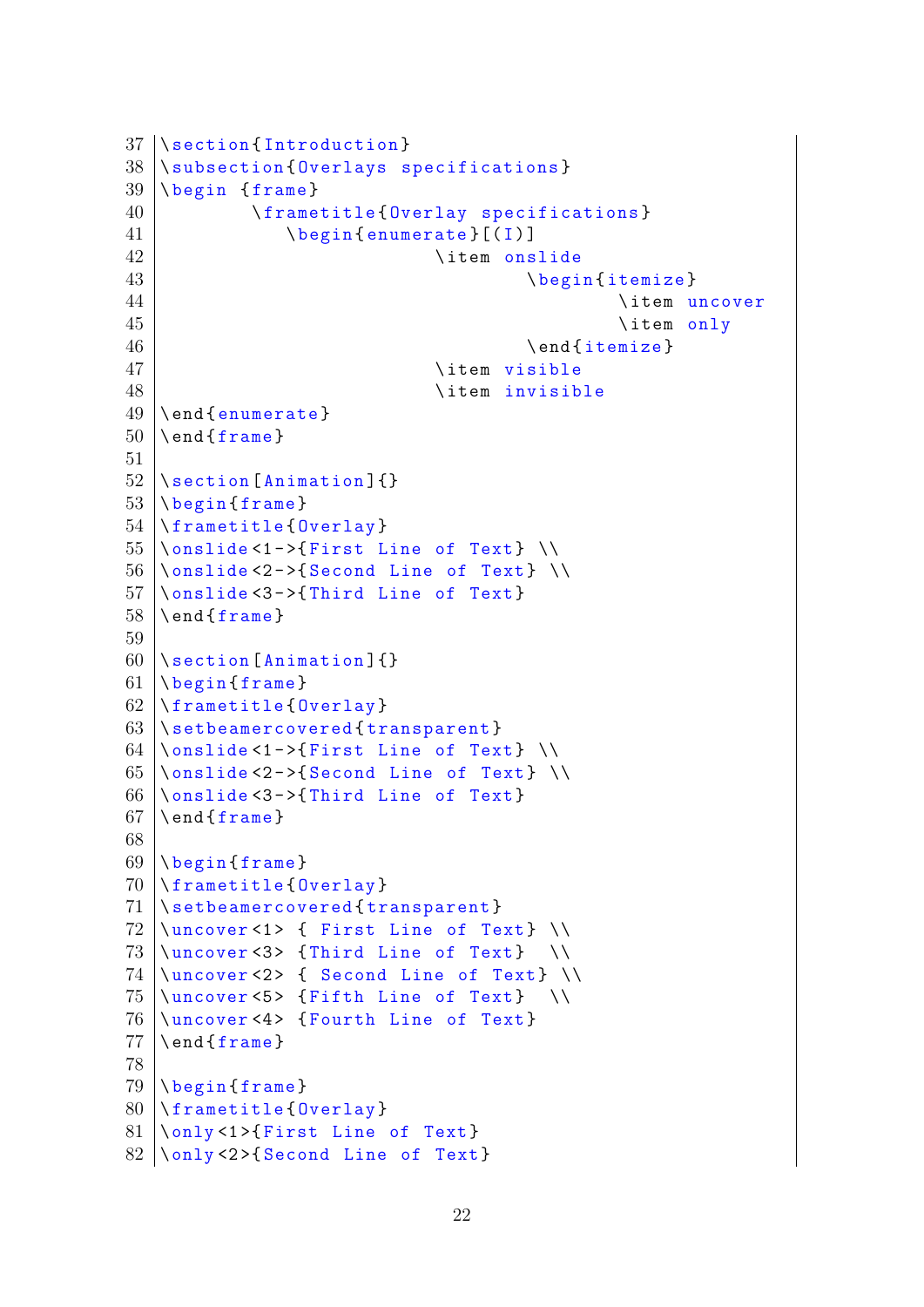```
83 \backslash only <3>{Third Line of Text}
84 \ \text{end} \85
86 \end { document }
```
<span id="page-23-0"></span>

Figure 5.1: Beamer Theme Output

<span id="page-23-1"></span>

Figure 5.2: Animation Output on slide 1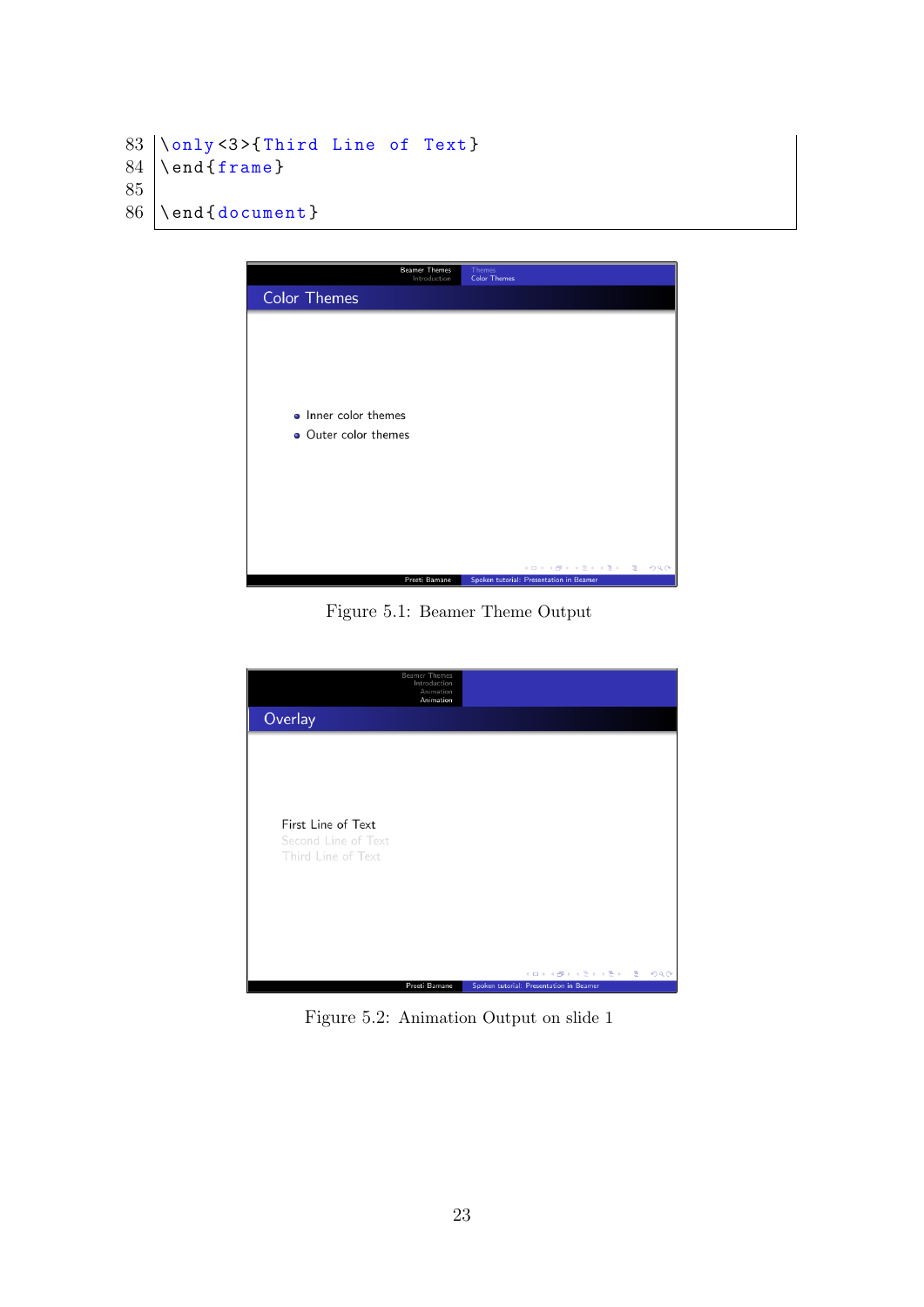<span id="page-24-1"></span>

Figure 5.3: Animation Output on slide 2

<span id="page-24-2"></span>

Figure 5.4: Animation Output on slide 3

# <span id="page-24-0"></span>5.4 Spoken Tutorial Beamer theme and Animation Script

Spoken tutorial Script has been written which can be found on following link: Beamer theme and Animation :

[https://docs.google.com/document/d/1IunnQB5LXTniP60630NFt2XcmiWkY8u7](https://docs.google.com/document/d/1IunnQB5LXTniP60630NFt2XcmiWkY8u7IWnjK8F-MMQ/edit) [IWnjK8F-MMQ/edit](https://docs.google.com/document/d/1IunnQB5LXTniP60630NFt2XcmiWkY8u7IWnjK8F-MMQ/edit)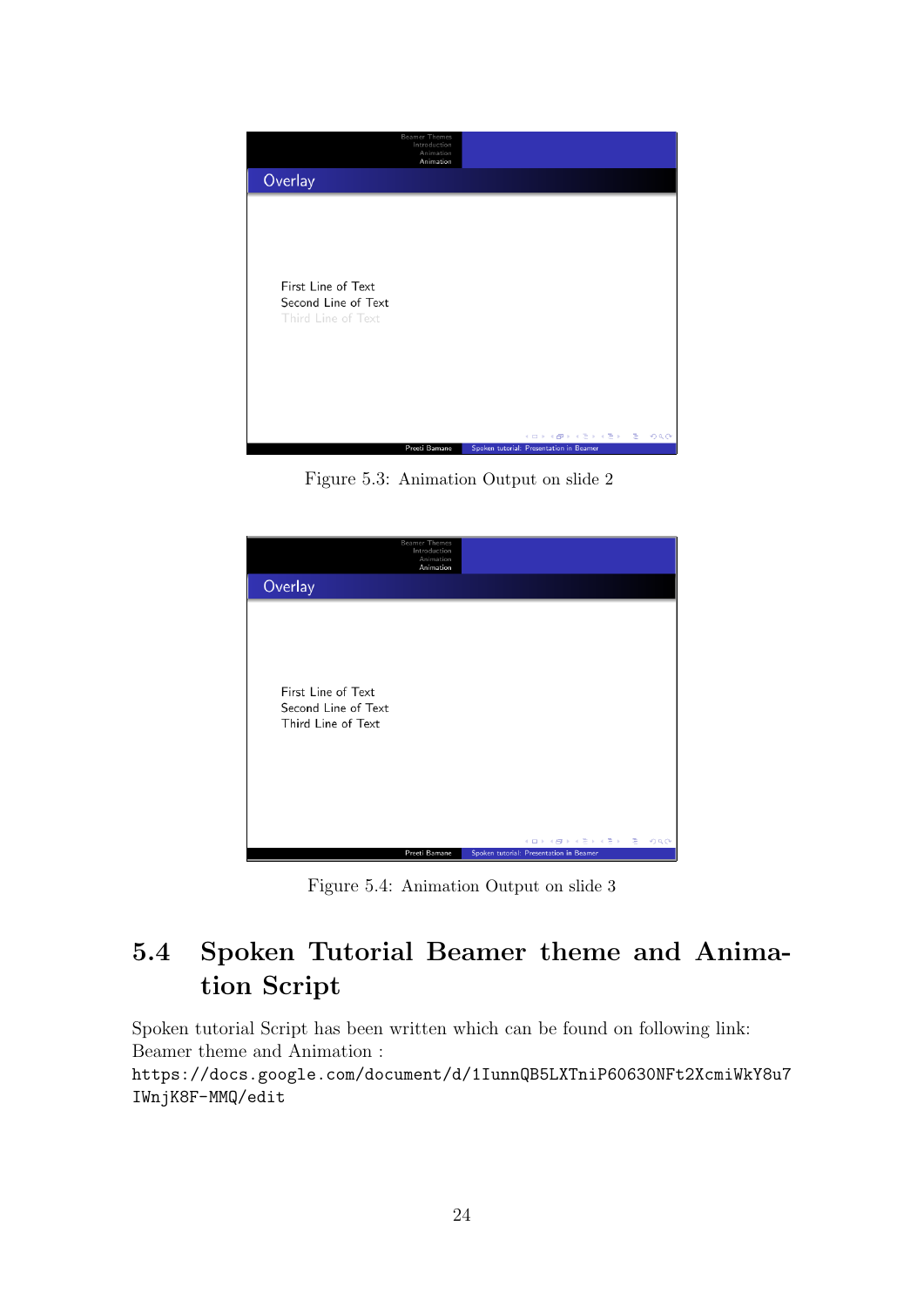# <span id="page-25-0"></span>Tutorial consideration

### <span id="page-25-1"></span>6.1 Approved Topics

- Indic language typesetting on Ubuntu
- Indic language typesetting on Windows
- Writing Style files in  $\mathbb{F}T_FX$
- Beamer Themes and Animation

### <span id="page-25-2"></span>6.2 Optional Topics (Future Work)

#### • Inscript Keyboard

Inscript keyboard allows users to type directly in any desired indic language.

#### • Transliteration

Transliteration is a parallel typesetting method using which users write in Romanised Sanskrit and gets output in Sanskrit script.

#### • Beautifying the presentation using Beamer

Allow user to beautify the presentation using shadowbox, fancy bullets, video and transition effects.